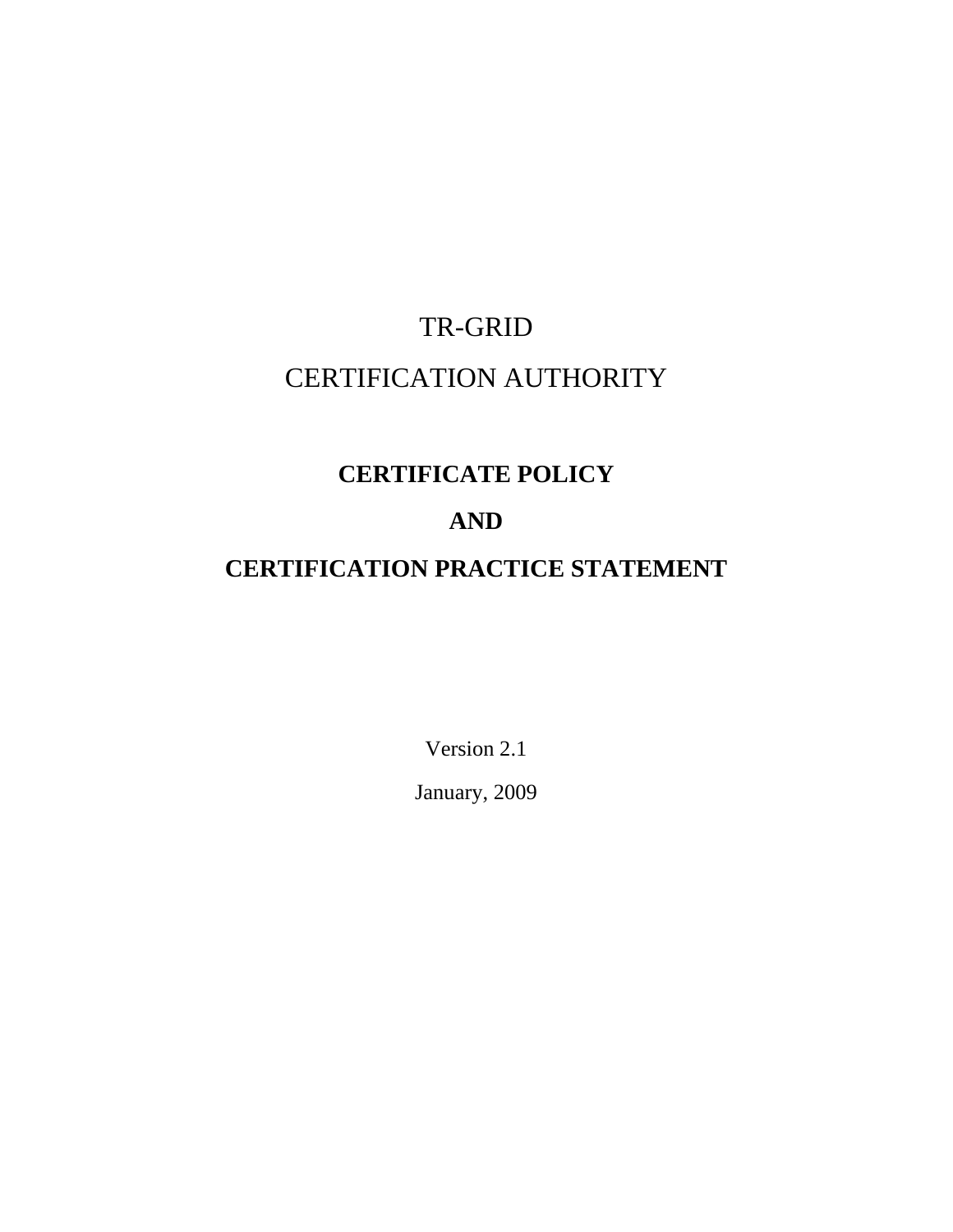# **Table of Contents:**

<span id="page-1-0"></span>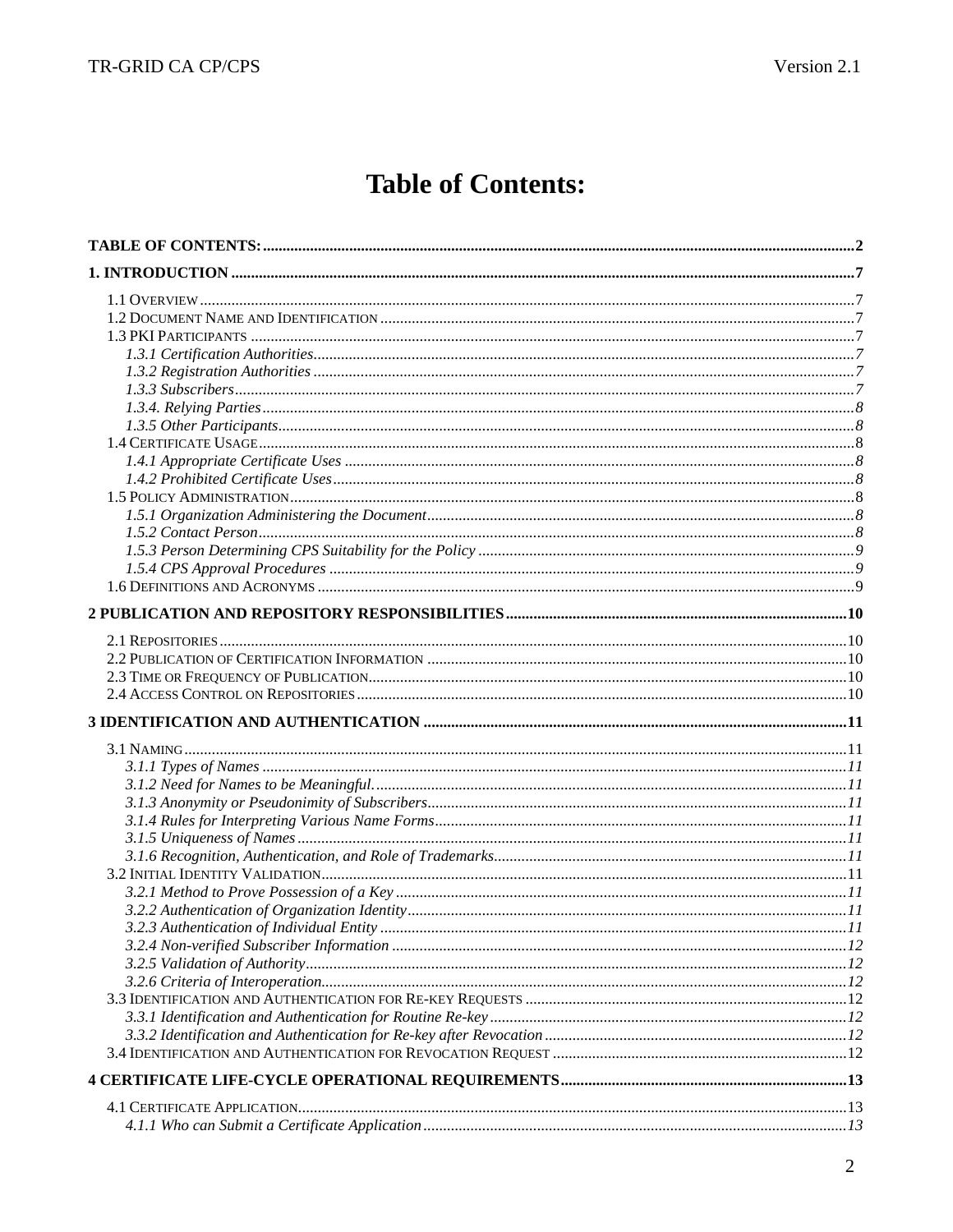#### TR-GRID CA CP/CPS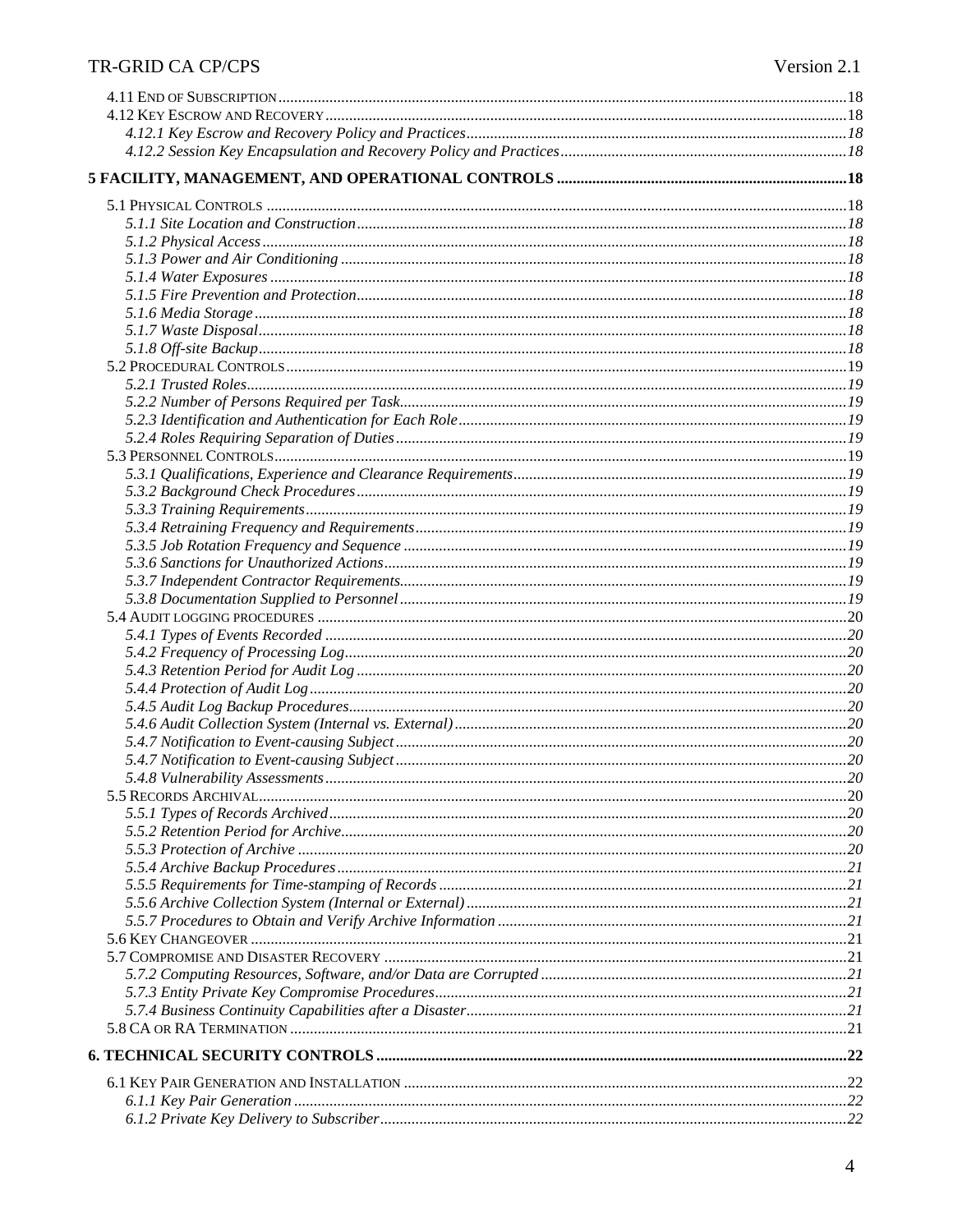| . 27 |
|------|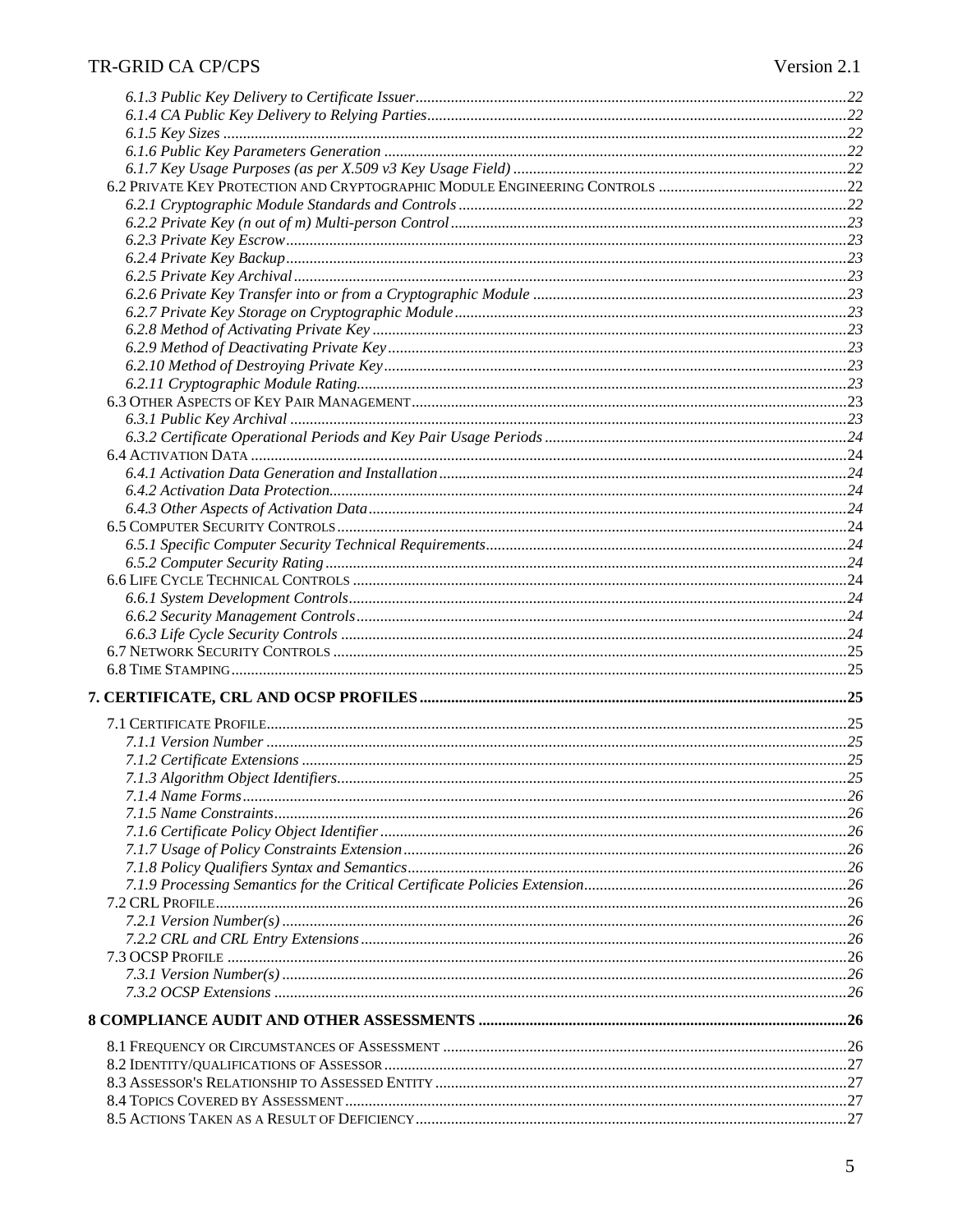## TR-GRID CA CP/CPS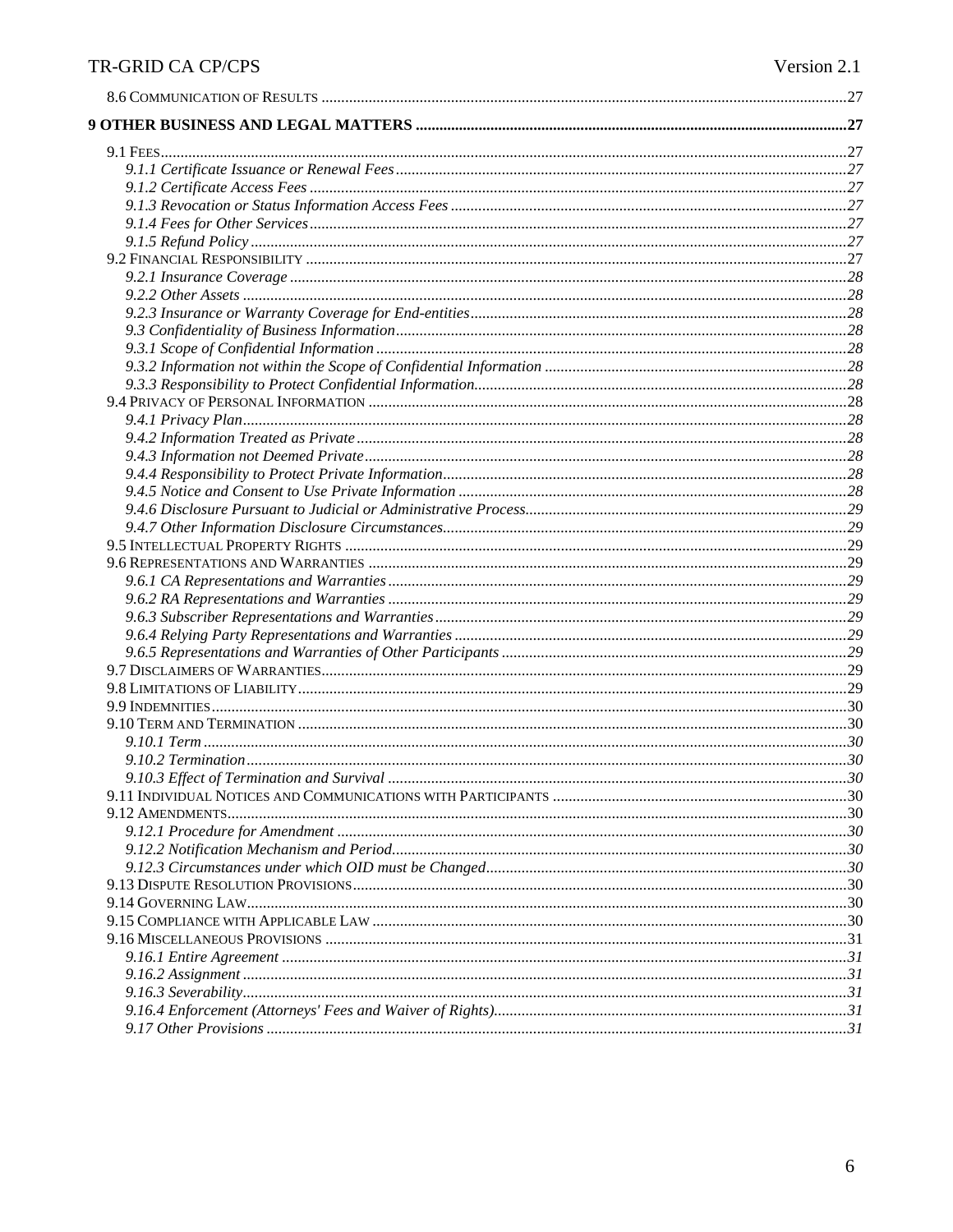# **1. INTRODUCTION**

#### <span id="page-6-0"></span>**1.1 Overview**

This document is organized according to the specifications proposed by the RFC 3647. It describes the procedure followed by TR-GRID (National Grid Initiative of Turkey) Certification Authority and is the combination of Certificate Policy and Certification Practice Statement (CP/CPS).

This document is a valid CP/CPS as of January 15, 2009, 09:00 UTC.

#### **1.2 Document Name and Identification**

Document Title

#### **TR-GRID CA Certificate Policy and Certification Practice Statement**

Document Version

**2.1** 

Document Date

**January 15, 2009** 

ASN.1 Object Identifier (OID)

 **1.3.6.1.4.1.23658.10.1.2.1** 

#### **1.3 PKI Participants**

#### **1.3.1 Certification Authorities**

The TR-GRID CA does not issue certificates to subordinate Certification Authorities.

#### **1.3.2 Registration Authorities**

The TR-GRID CA assigns the authentication of individual identity to Registration Authorities (RA). Based on this CP/CPS document, RAs are not allowed to issue certificates. The list of RAs is available on the TR-GRID CA website.

#### **1.3.3 Subscribers**

TR-GRID CA provides PKI services to meet the requirements of Turkish academics and research communities including national or international Grid activities.

TR-GRID CA issues certificates to the following entities:

- $\bullet$  Users (people)
- $\bullet$  Computers (hosts)
- $\bullet$  Services (host applications)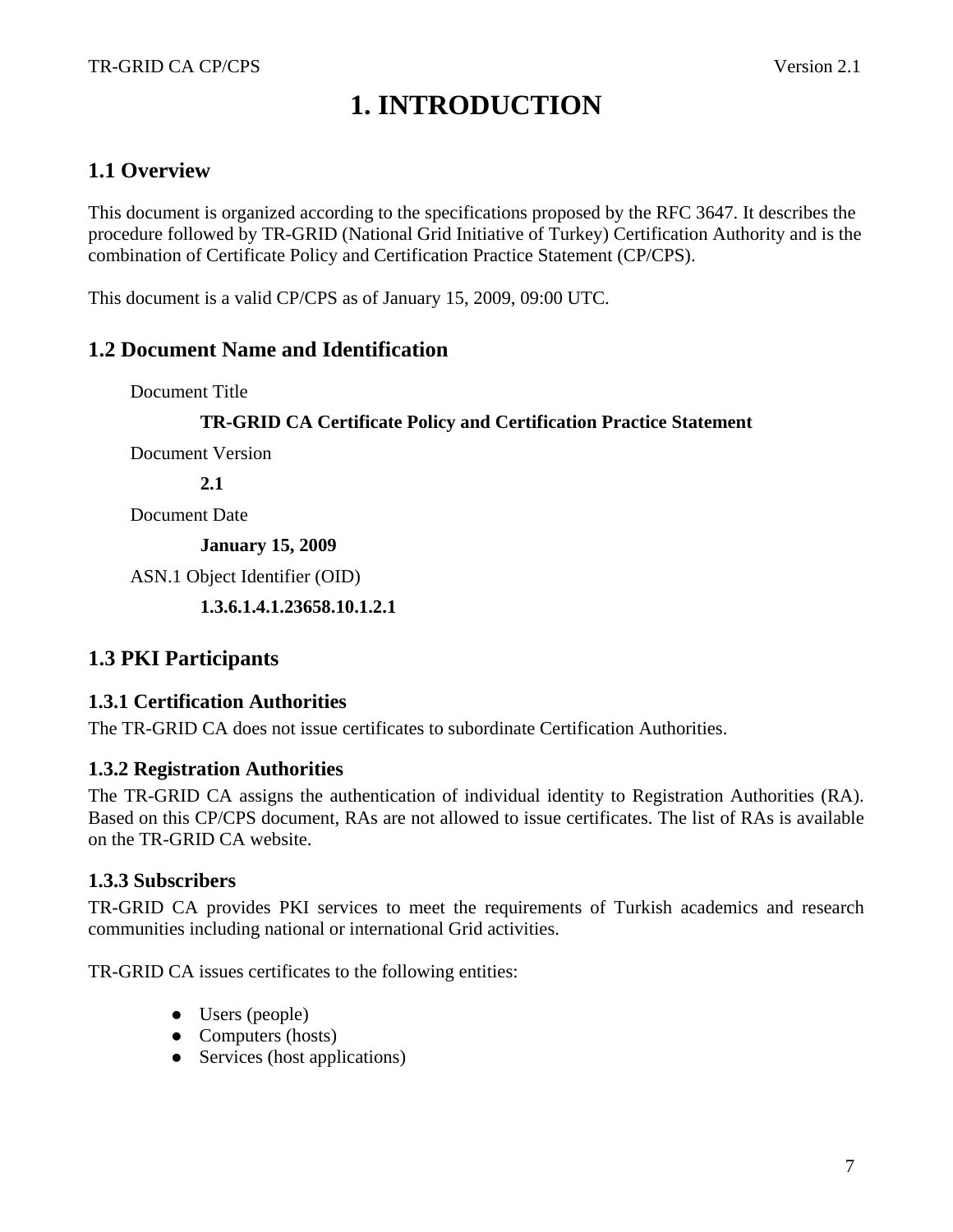#### <span id="page-7-0"></span>**1.3.4. Relying Parties**

All entities that use public keys of certificates, issued by TR-GRID CA, for signature verification and/or encryption, will be considered as relying parties.

#### **1.3.5 Other Participants**

No stipulation.

## **1.4 Certificate Usage**

#### **1.4.1 Appropriate Certificate Uses**

User certificates can be used to authenticate a user that would like to benefit from the academic resources, services and activities including Grid resources.

Host certificates can be used to identify computers that have special tasks related to the Grid or other academic activities.

Service certificates can be used to recognize the host applications and, data or communication encryption (SSL/TLS).

In addition, user certificates can be used for e-mail signing and encryption (S/MIME).

User certificates must not be shared.

#### **1.4.2 Prohibited Certificate Uses**

Notwithstanding the above, using certificates for purposes contrary to Turkish law is explicitly prohibited.

#### **1.5 Policy Administration**

#### **1.5.1 Organization Administering the Document**

TR-GRID Security Group at TUBITAK ULAKBIM is in charge of the management of TR-GRID CA.

Phone: +90 312 2989365 E-mail: [ca@grid.org.tr](mailto:asli@ulakbim.gov.tr)

Address: YOK Binasi B5 Blok 06539 Bilkent, Ankara **Turkey** 

#### **1.5.2 Contact Person**

The contact person that can deal with any questions related to this document or operational issues:

#### **Feyza Eryol**

Phone: +90 312 2989304 E-mail: [feyza@ulakbim.gov.tr](mailto:feyza@ulakbim.gov.tr)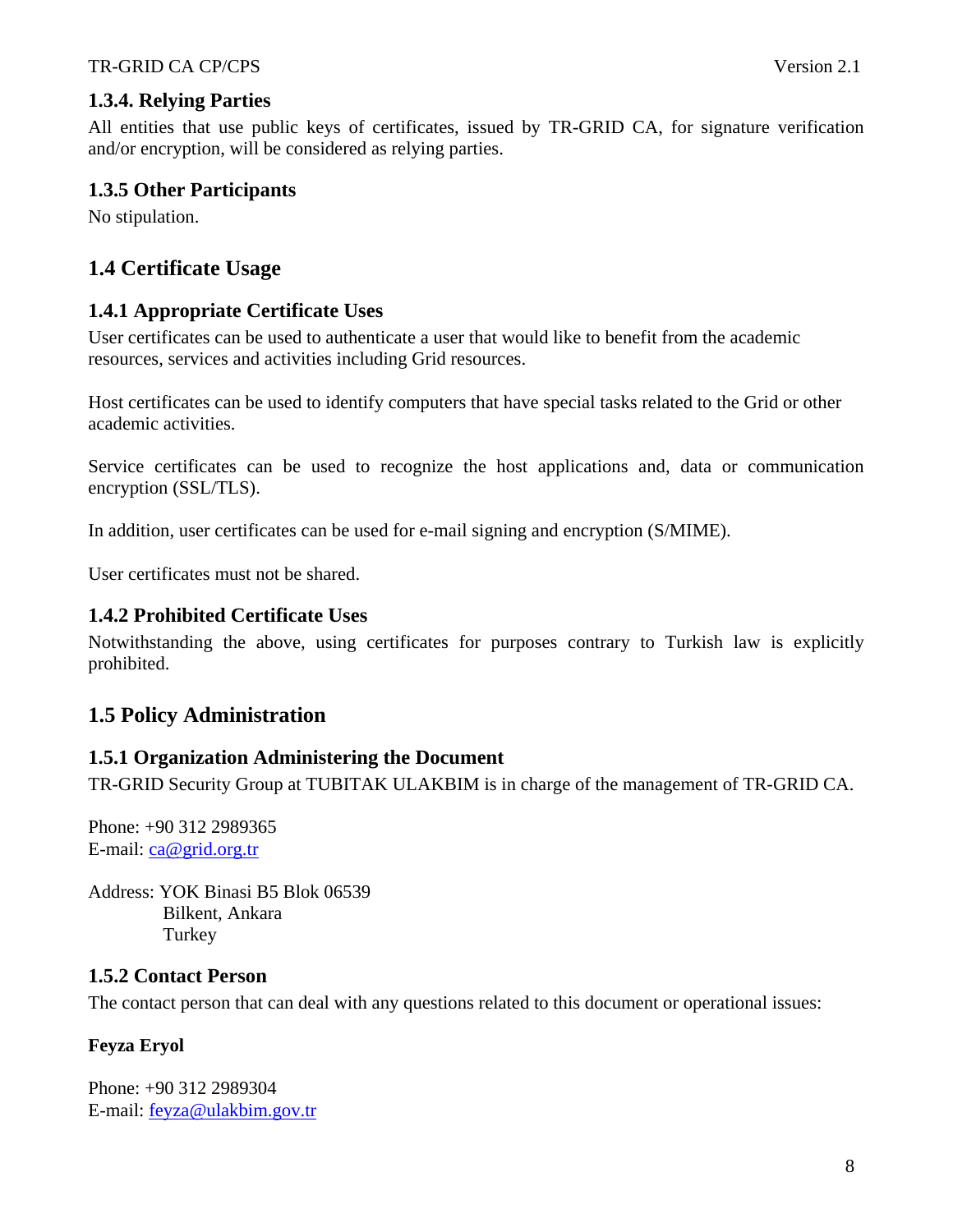#### <span id="page-8-0"></span>TR-GRID CA CP/CPS Version 2.1

Address: YOK Binasi B5 Blok 06539 Bilkent, Ankara Turkey

Website:<http://www.grid.org.tr/ca>

#### **1.5.3 Person Determining CPS Suitability for the Policy**

The person mentioned in 1.5.2.

#### **1.5.4 CPS Approval Procedures**

The CP/CPS document and all CPS modifications should be approved by the EuGridPMA before being applied.

#### **1.6 Definitions and Acronyms**

**Activation Data:** Data values, different from keys, that are required to operate cryptographic modules and that need to be protected such as a pin or a passphrase.

**CA – Certification Authority:** The entity / system that signs X.509 identity certificates**.** 

**CP – Certificate Policy:** A named set of rules that indicates the applicability of a certificate to a particular community and/or class of application with common security requirements.

**CPS – Certification Practice Statement:** A statement for the practices, that a certification authority applies in its operations.

**CRL – Certificate Revocation List:** A time stamped list displaying revoked certificates that are signed by a CA and made freely available in a public repository.

**PKI – Public Key Infrastructure:** IT infrastructure that enables users of a basically unsecure public network (such as the Internet) to securely and privately exchange data through the use of a public and a private cryptographic key pair that is obtained and shared through a trusted authority.

**Private Key:** In secure communication, an algorithmic pattern used to encrypt messages that only the corresponding public key can decrypt. The private key is also used to decrypt messages that were encrypted by the corresponding public key.

**Public Key:** The pattern used to confirm "signatures" on incoming messages or to encrypt a file or message so that only the holder of the private key can decrypt the file or message.

**RA – Registration Authority:** An entity that is responsible for identification and authentication of certificate subjects, but that does not sign or issue certificates.

**Relying Party:** A recipient who accepts a digital certificate and digital signature.

**Subscriber:** In the case of certificates issued to resources (such as web servers), the person responsible for the certificate for that resource. For certificates issued to individuals, same as certificate subject.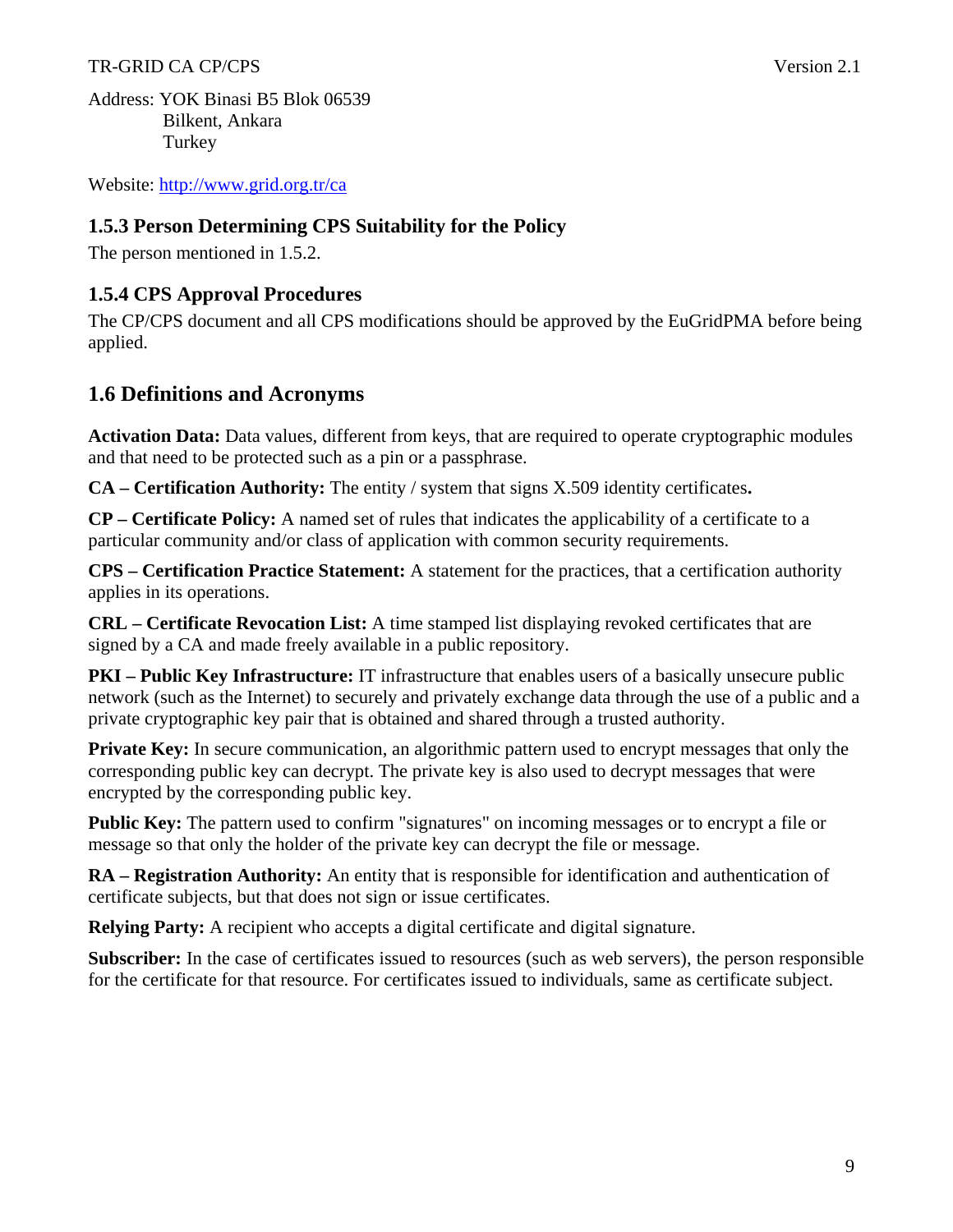# <span id="page-9-0"></span>**2 PUBLICATION AND REPOSITORY RESPONSIBILITIES**

#### **2.1 Repositories**

TR-GRID CA will maintain a secure on-line repository at<http://www.grid.org.tr/ca> that includes:

- The TR-GRID CA root certificate
- A http URL of the PEM-formatted CA certificate
- A periodically updated http URL of the PEM formatted CRL
- A periodically updated http URL of the DER formatted CRL
- User and host certificates issued by the CA
- All versions (current and past) of its verified CP/CPS document
- An official contact e-mail address
- A physical contact address
- Other information that can be regarded as relevant to TR-GRID CA

The on-line repository runs on best-effort basis with an availability of 24x7, liable to reasonable scheduled maintenance.

## **2.2 Publication of Certification Information**

See section 2.1.

## **2.3 Time or Frequency of Publication**

- Certificates will be put to the TR-GRID CA website as soon as they are issued.
- CRL publication will be updated immediately after a revocation is issued and it will be updated at least 7 days before the expiration date of the CRL where CRL life time is 30 days.
- New versions of all TR-GRID CA documents will be published on the website as soon as they are updated.
- New versions of this CP/CPS document will be published soon after they are validated and former versions will be kept as a record in the repository.

#### **2.4 Access Control on Repositories**

The on-line repository is available on a 24x7 basis, liable to reasonable scheduled maintenance.

TR-GRID CA does not impose any access control on the policy, issued certificates, and the CRLs.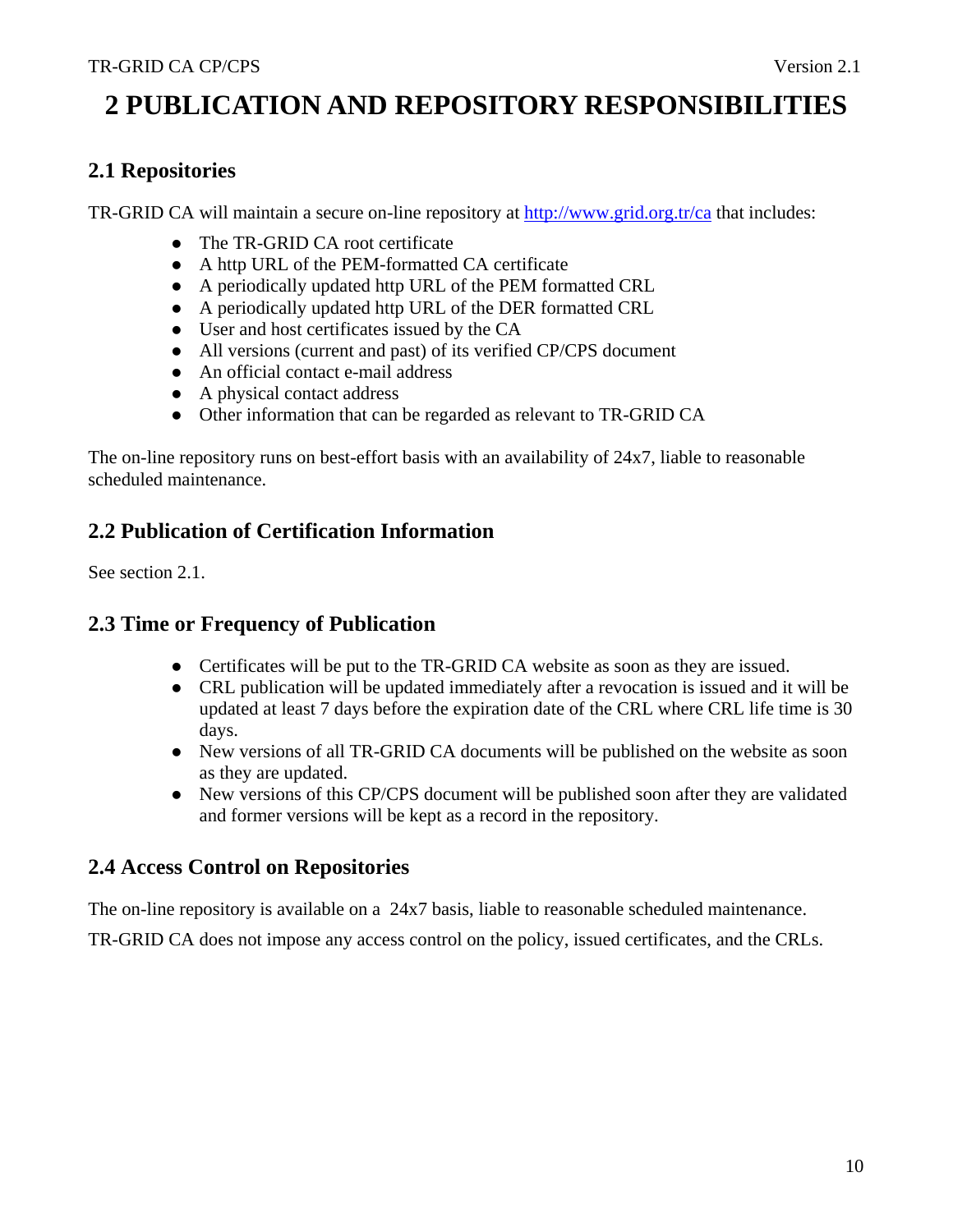# **3 IDENTIFICATION AND AUTHENTICATION**

## <span id="page-10-0"></span>**3.1 Naming**

#### **3.1.1 Types of Names**

The subject name in the end-entity certificates is in X.509v3 format and compliant with RFC3280. Any name under this CP/CPS is in the form of "C=TR, O=TRGrid, OU=unit". The following part is the "CN" which is distinguished for each person or each host.

- Illustration of a full subject distinguished name for a user: C=TR, O=TRGrid, OU=Ulakbim, CN=Asli Zengin
- Illustration of a full subject distinguished name for a host: C=TR, O=TRGrid, OU=Ulakbim, CN=host1.ulakbim.gov.tr
- Illustration of a full subject distinguished name for a service: C=TR, O=TRGrid, OU=TRGrid, CN=ldap/ldap.grid.org.tr

#### **3.1.2 Need for Names to be Meaningful.**

The Subject Name in a certificate must have a logical relation with the identity name of the subscriber, preferably, it can be the actual name of the user. If it is a host certificate, the CN must be stated as the fully qualified domain name (FQDN). Each host certificate must be linked to a single network entity.

#### **3.1.3 Anonymity or Pseudonimity of Subscribers**

TR-GRID CA does not issue pseudonymous or anonymous certificates.

#### **3.1.4 Rules for Interpreting Various Name Forms**

See section 3.1.1.

#### **3.1.5 Uniqueness of Names**

The subject name included in the CN part of a certificate must be unique for all certificates issued by the TR-GRID CA. When essential, extra characters may be affixed to the original name to guarantee the uniqueness of the subject name.

#### **3.1.6 Recognition, Authentication, and Role of Trademarks**

No stipulation.

#### **3.2 Initial Identity Validation**

#### **3.2.1 Method to Prove Possession of a Key**

Requests are submitted via SSL ptotected HTTP transport, either in PKCS10 or SPKAC format. Host or service certificates can be submitted by signed e-mail. In all cases, signature is verified by the CA.

#### **3.2.2 Authentication of Organization Identity**

Not yet assigned.

#### **3.2.3 Authentication of Individual Entity**

Certificate of a person: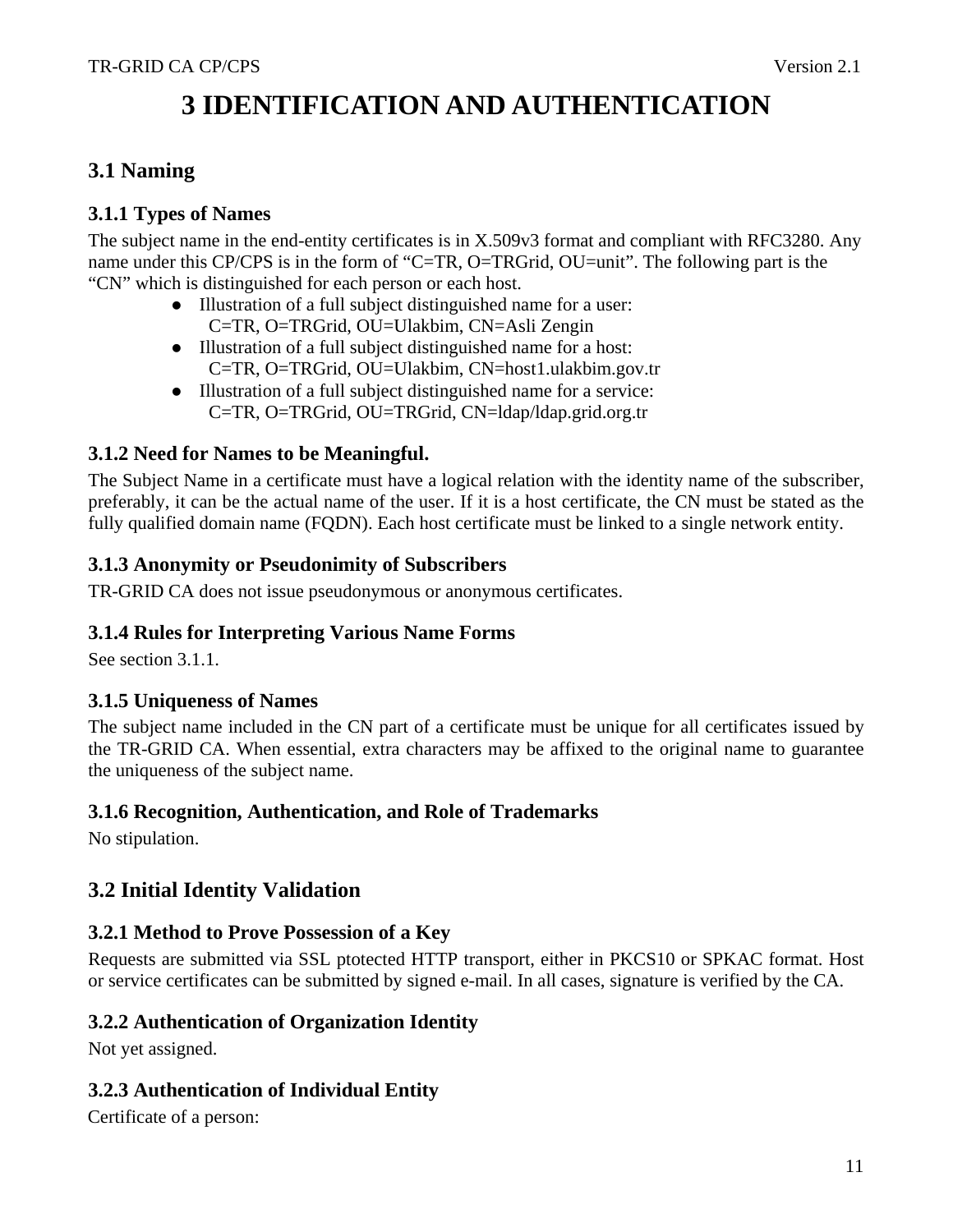- <span id="page-11-0"></span>• The subject should contact personally the RA staff in order to validate his/her identity.
- The subject authentication is fulfilled by providing an official document (ID-card, driving license or a passport) declaring that the subject is a valid end entity.

In exceptional cases such as remote geographical location of the subject, identity validation may be performed by video conference. In this case, an authenticated photocopy of the required document (IDcard, driving license or a passport) must be delivered by mail or courier to the RA staff prior to this online meeting. Authenticated photocopy refers to the verification made by a legally accepted notary public under Turkish law.

Certificate of a host:

Host certificates can only be requested by the administrator responsible for the particular host. In order to request a host certificate, the administrator must already possess a valid personal TR-GRID certificate.

#### **3.2.4 Non-verified Subscriber Information**

During the initial identity validation the requester's e-mail is not verified.

#### **3.2.5 Validation of Authority**

No stipulation.

#### **3.2.6 Criteria of Interoperation**

No stipulation.

## **3.3 Identification and Authentication for Re-key Requests**

#### **3.3.1 Identification and Authentication for Routine Re-key**

Expiration warnings will be sent to subscribers before it is re-key time. Re-key before expiration can be executed by stating a re-key request signed with the personal certificate of the subscriber but after 3 years face-to-face identity validation is required as described in 3.2.3. Re-key after expiration uses completely the same authentication procedure as new certificate.

#### **3.3.2 Identification and Authentication for Re-key after Revocation**

A revoked certificate shall not be renewed. The procedure for re-authentication is exactly the same with an initial registration.

## **3.4 Identification and Authentication for Revocation Request**

Certificate revocation requests should be authenticated in one of the following ways:

- By signing a revocation request e-mail via a valid personal TR-GRID certificate
- $\bullet$  By personal authentication as described in 3.2.3.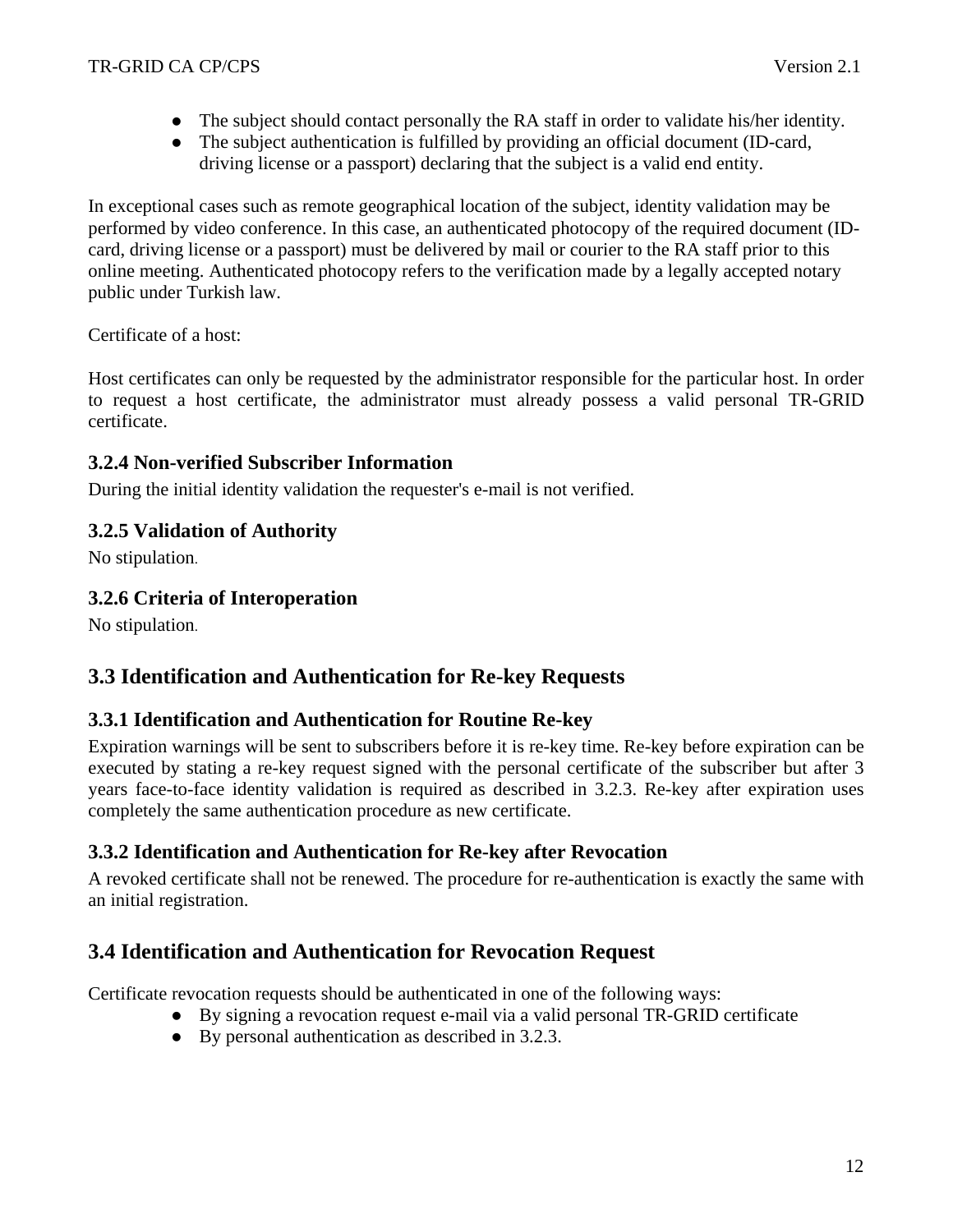# <span id="page-12-0"></span>**4 CERTIFICATE LIFE-CYCLE OPERATIONAL REQUIREMENTS**

## **4.1 Certificate Application**

#### **4.1.1 Who can Submit a Certificate Application**

The essential procedures that must be conformed in a certificate application request are as follows:

- The subject must be appropriate to the specifications stated in this policy.
- The key length of a certificate must be 1024 or 2048 bits.
- Each applicant generates his/her own key by using OpenSSL or similar software.
- Maximum life time of a certificate is 1 year.
- Message digests of the certificates must be generated by SHA1 algorithm.
- Host and service certificate requests must be submitted via SSL protected HTTP transport or via e-mail signed by a valid TR-GRID CA certificate to the appropriate RA.
- For host and service certificates, the requester must be appropriately authorized by the owner of the FODN.
- User certificate requests must be submitted via SSL protected HTTP transport.

## **4.2 Certificate Application Processing**

#### **4.2.1 Performing Identification and Authentication Functions**

For a certificate to be issued, the subject authentication must be successful and proper as specified in this document. Applicants will be informed about the status of their certificate whether it is issued or rejected.

#### **4.2.2 Approval or Rejection of Certificate Applications**

If the certificate request does not meet one or more of the criteria in 4.1.1, it will be rejected and the requester will be informed via e-mail.

#### **4.2.3 Time to Process Certificate Applications**

Each certificate application will take no more than 5 working days to be processed.

#### **4.3 Certificate Issuance**

#### **4.3.1 CA Actions during Certificate Issuance**

CA will check that identity validation is properly performed as described in 3.2.3.

CA will ensure secure communication with RAs by signed e-mails, SSL protected private web pages and voice conversations with a known person.

#### **4.3.2 Notification to Subscriber by the CA of Issuance of Certificate**

Applicants will be notified via e-mail when the certificate is issued and the issued certificate will be hosted at the online CA repository.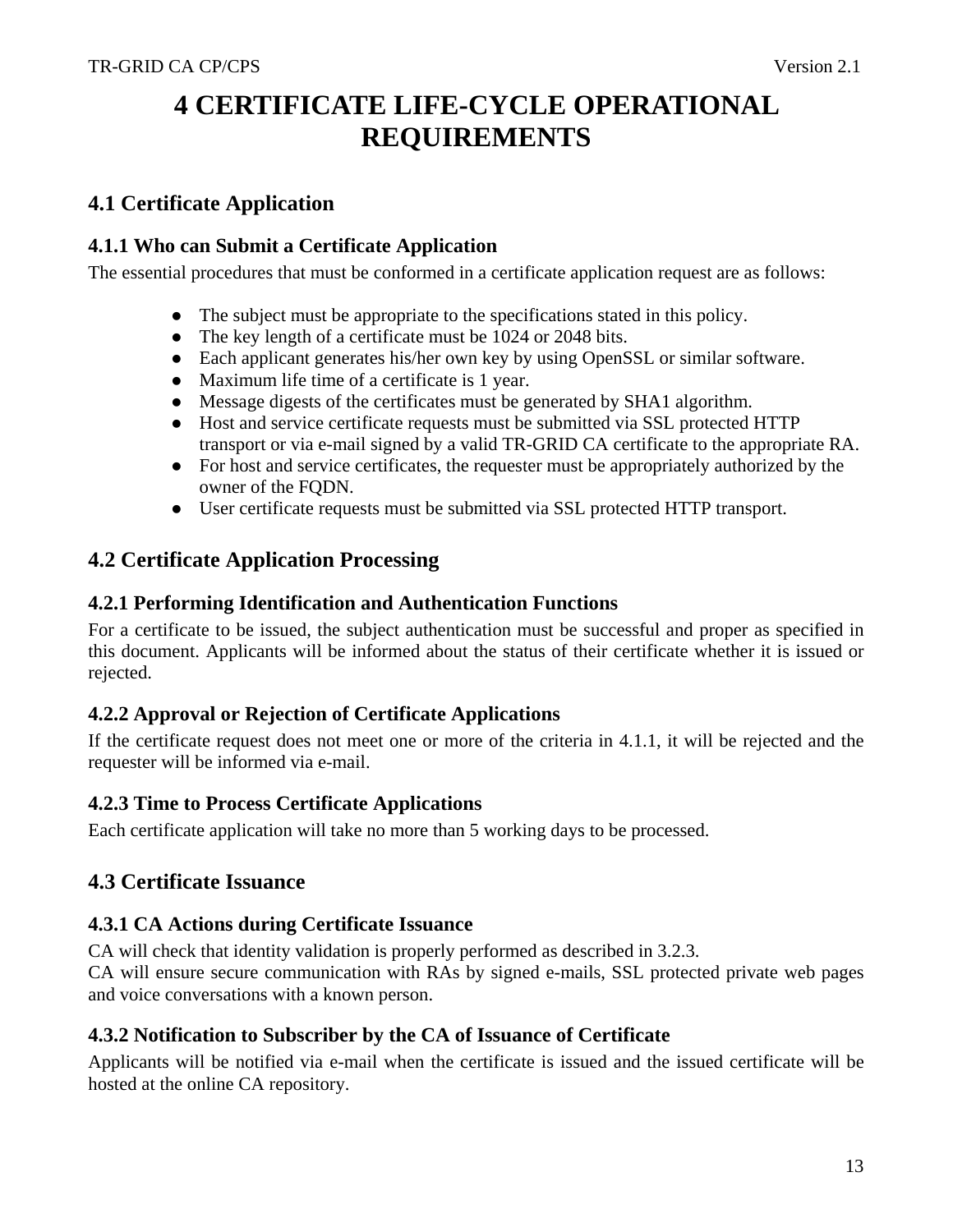## <span id="page-13-0"></span>**4.4 Certificate Acceptance**

#### **4.4.1 Conduct Constituting Certificate Acceptance**

Subscribers of TR-GRID CA are required to agree with the following issues:

- acknowledgment of conditions and loyalty to the procedures interpreted in this document
- permanent provision of correct information to the TR-GRID CA and avoidance of unnecessary information out of purposes of this document
- $\bullet$  use of the certificate for only authorized purposes that are stated in this document
- admission of restrictions to liability defined in section 9.8
- admission of statements about confidentiality of information emphasized in section 9.4
- $\bullet$  key pair (public key and private key) generation using a secure method
- $\bullet$  acceptable precautions against loss, disclosure or illegal use of the private key
- notifying TR-GRID CA in case private key is compromised or lost
- notifying TR-GRID CA in case of information change in the certificate
- notifying TR-GRID CA in case the subscriber requests to revoke the certificate

## **4.4.2 Publication of the Certificate by the CA**

All the certificates issued by TR-GRID CA will be published at the on-line CA repository.

#### **4.4.3 Notification of Certificate Issuance by the CA to Other Entities**

See section 4.3.2.

## **4.5 Key Pair and Certificate Usage**

#### **4.5.1 Subscriber Private Key and Certificate Usage**

See section 1.4.1.

#### **4.5.2 Relying Party Public Key and Certificate Usage**

So as to use TR-GRID CA certificates, relying parties must consider the following specifications:

- $\bullet$  loyalty to all the statements in this document
- $\bullet$  use of the certificate for only authorized purposes
- $\bullet$  checking CRL list from the website before validating a certificate

#### **4.6 Certificate Renewal**

#### **4.6.1 Circumstance for Certificate Renewal**

Certificate renewal is not permitted. Subscribers must follow the re-key procedure, described in 3.3.1.

#### **4.6.2 Who may Request Renewal**

See section 4.6.1.

#### **4.6.3 Processing Certificate Renewal Requests**

See section 4.6.1.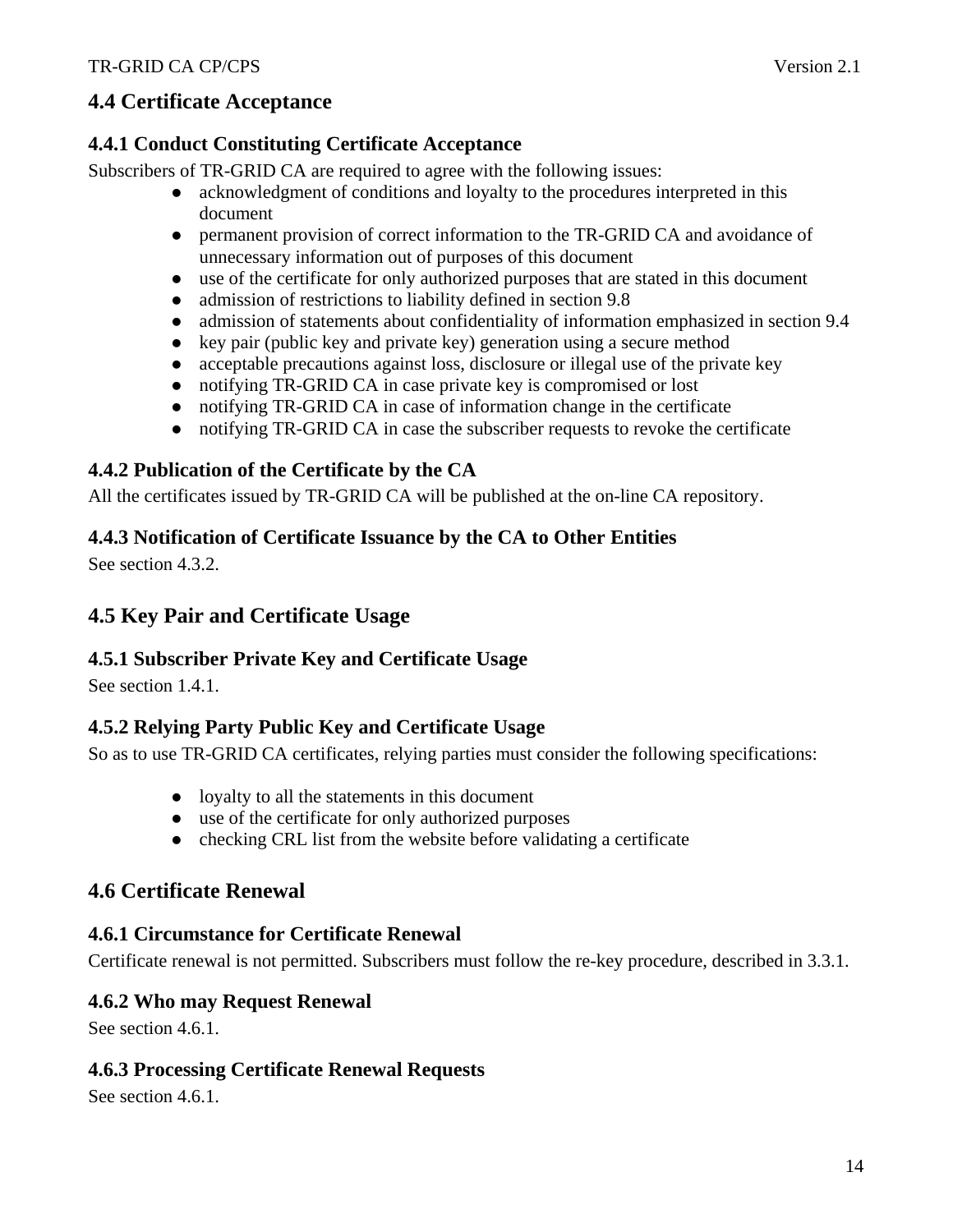<span id="page-14-0"></span>See section 4.6.1.

## **4.6.5 Conduct Constituting Acceptance of a Renewal Certificate**

See section 4.6.1.

## **4.6.6 Publication of the Renewal Certificate by the CA**

See section 4.6.1.

## **4.6.7 Notification of Certificate Issuance by the CA to Other Entities**

See section 4.6.1.

## **4.7 Certificate Re-key**

## **4.7.1 Circumstances for Certificate Re-key**

The following circumstances require certificate re-key:

- expiration of subscriber's certificate,
- revocation of subscriber's certificate.

## **4.7.2 Who may Request Certification of a New Public Key**

Any subscriber holding a valid TR-GRID CA end entity certificate can request certificate re-key.

## **4.7.3 Processing Certificate Re-keying Requests**

See sections 3.3.1 and 3.3.2.

## **4.7.4 Notification of New Certificate Issuance to Subscriber**

See section 4.3.2.

## **4.7.5 Conduct Constituting Acceptance of a Re-keyed Certificate**

See section 4.4.1.

## **4.7.6 Publication of the Re-keyed Certificate by the CA**

See section 4.4.2.

## **4.7.7 Notification of Certificate Issuance by the CA to Other Entities**

See section 4.4.3.

## **4.8 Certificate Modification**

# **4.8.1 Circumstances for Certificate Modification**

No stipulation.

## **4.8.2 Who may Request Certificate Modification**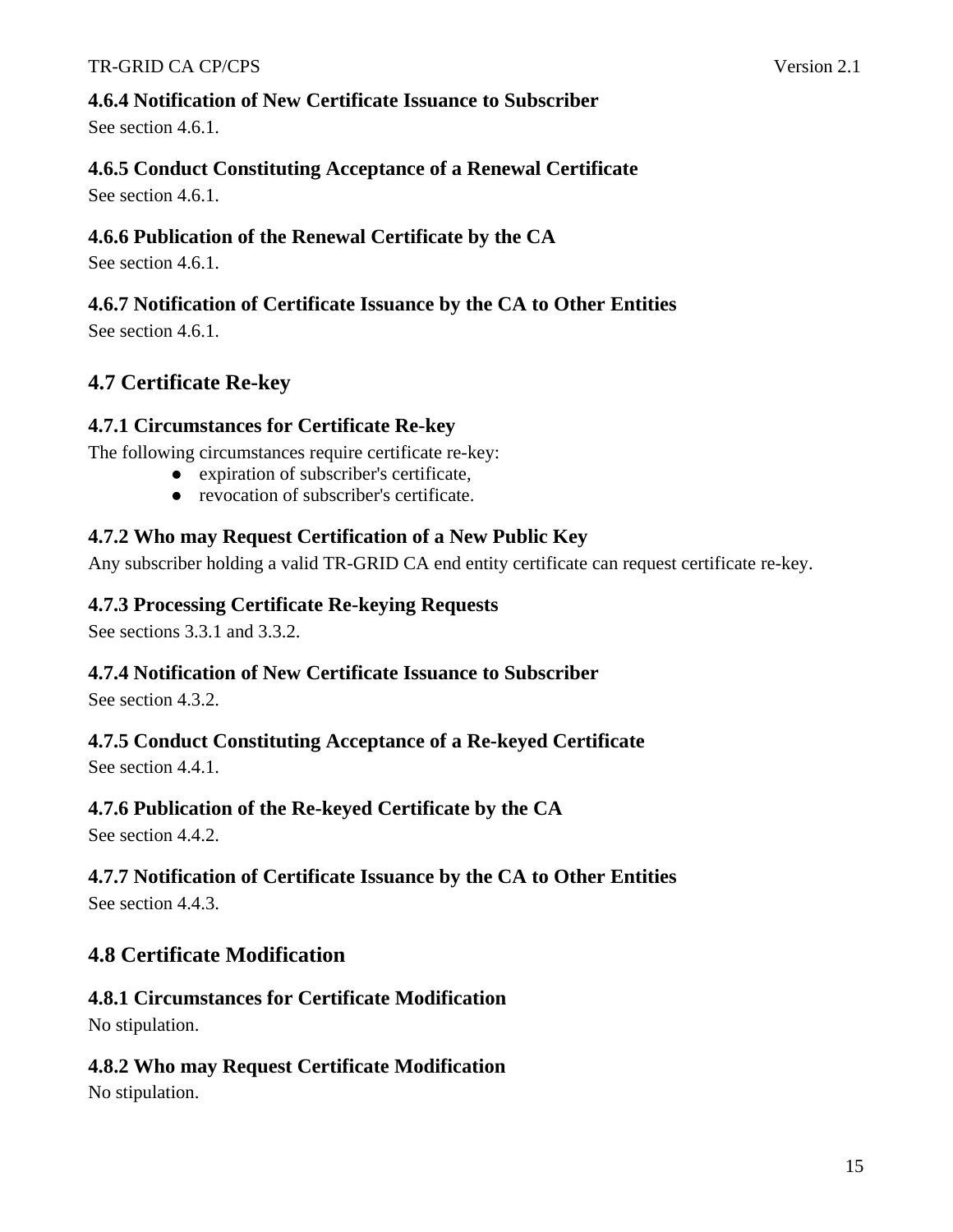#### <span id="page-15-0"></span>**4.8.3 Processing Certificate Modification Requests**

No stipulation.

## **4.8.4 Notification of New Certificate Issuance to Subscriber**

No stipulation.

#### **4.8.5 Conduct Constituting Acceptance of Modified Certificate**

No stipulation.

#### **4.8.6 Publication of the Modified Certificate by the CA**

No stipulation.

## **4.8.7 Notification of Certificate Issuance by the CA to Other Entities**

No stipulation.

## **4.9 Certificate Revocation and Suspension**

#### **4.9.1 Circumstances for Revocation**

A certificate will be revoked in the following situations:

- The subscriber does not need the certificate any more.
- The subscriber has not obeyed the stated obligations.
- The information in the certificate is incorrect.
- The private key of a certificate is lost, compromised or suspected to be compromised.

In one of the conditions above, end entity must request revocation of the certificate as soon as possible but within one working day.

## **4.9.2 Who can Request Revocation**

The CA, RA, subscriber of the certificate or any other entity holding evidence of a revocation circumstance about that certificate can request revocation.

#### **4.9.3 Procedure for Revocation Request**

Revocation requests should be submitted in one of the following ways:

- by email sent to  $ca@grid.org.tr$
- $\bullet$  personally at the RA/CA

All revocation requests should be properly authenticated as described in 3.4.

#### **4.9.4 Revocation Request Grace Period**

No stipulation.

## **4.9.5 Time within which CA must Process the Revocation Request**

TR-GRID CA will process all revocation requests within 1 working day.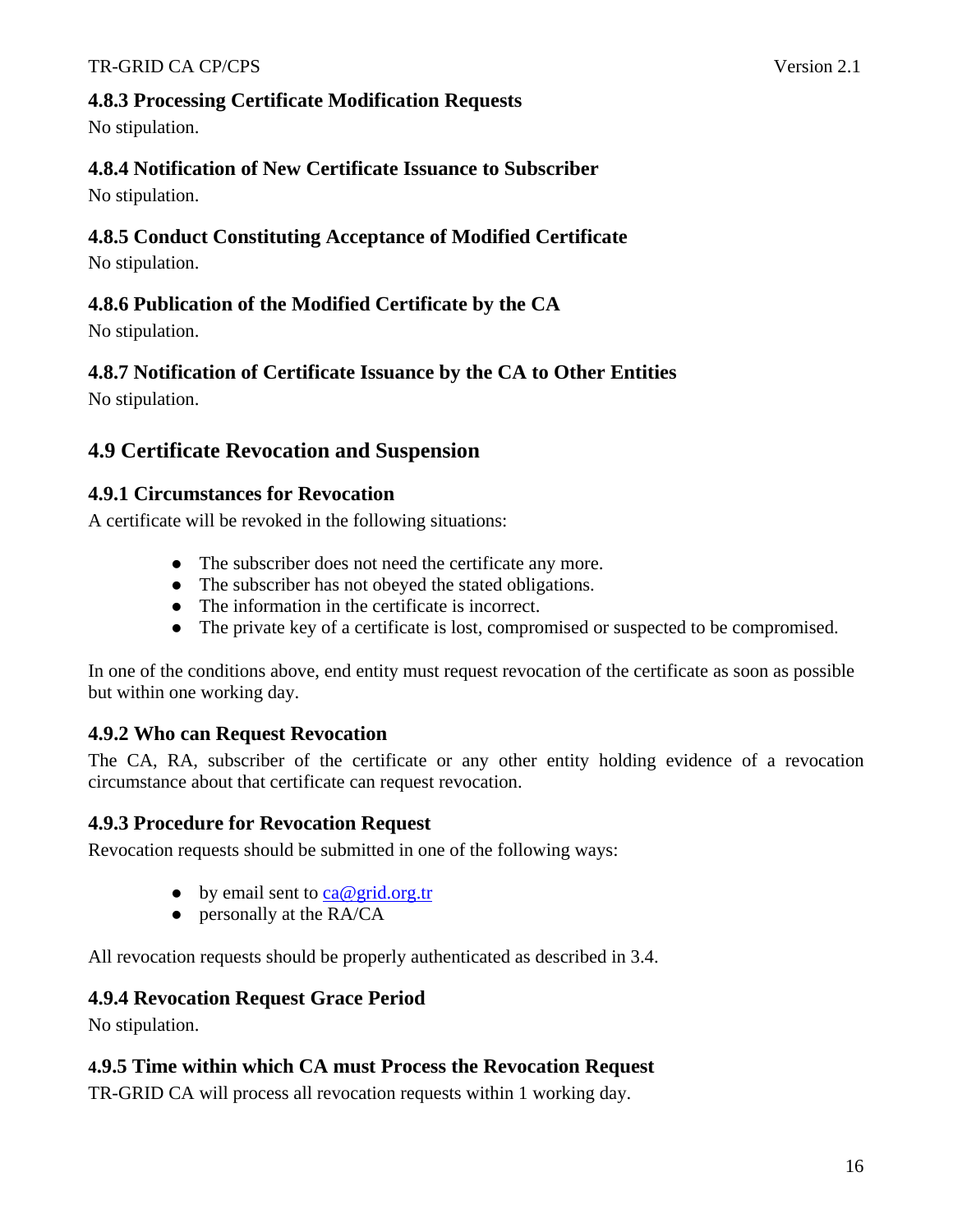#### <span id="page-16-0"></span>**4.9.6 Revocation Checking Requirement for Relying Parties**

A relying party must verify the certificate that it uses considering the most recently issued CRL.

#### **4.9.7 CRL Issuance Frequency**

See section 2.3.

#### **4.9.8 Maximum Latency for CRLs**

No stipulation.

#### **4.9.9 On-line Revocation/status Checking Availability**

At present, no on line service for this purpose is available.

#### **4.9.10 On-line Revocation Checking Requirements**

See section 4.9.9.

#### **4.9.11 Other Forms of Revocation Advertisements Available**

No stipulation.

#### **4.9.12 Special Requirements Re-key Compromise**

No stipulation.

#### **4.9.13 Circumstances for Suspension**

TR-GRID CA does not suspend certificates.

#### **4.9.14 Who can Request Suspension**

See section 4.9.13.

#### **4.9.15 Procedure for Suspension Request**

See section 4.9.13.

#### **4.9.16 Limits on Suspension Period**

See section 4.9.13.

#### **4.10 Certificate Status Services**

#### **4.10.1 Operational Characteristics**

TR-GRID CA online repository contains list of valid certificates and list of revoked certificates (CRL). Both lists are continuously updated.

#### **4.10.2 Service Availability**

The on-line repository is available on a 24x7 basis, liable to reasonable scheduled maintenance.

#### **4.10.3 Optional Features**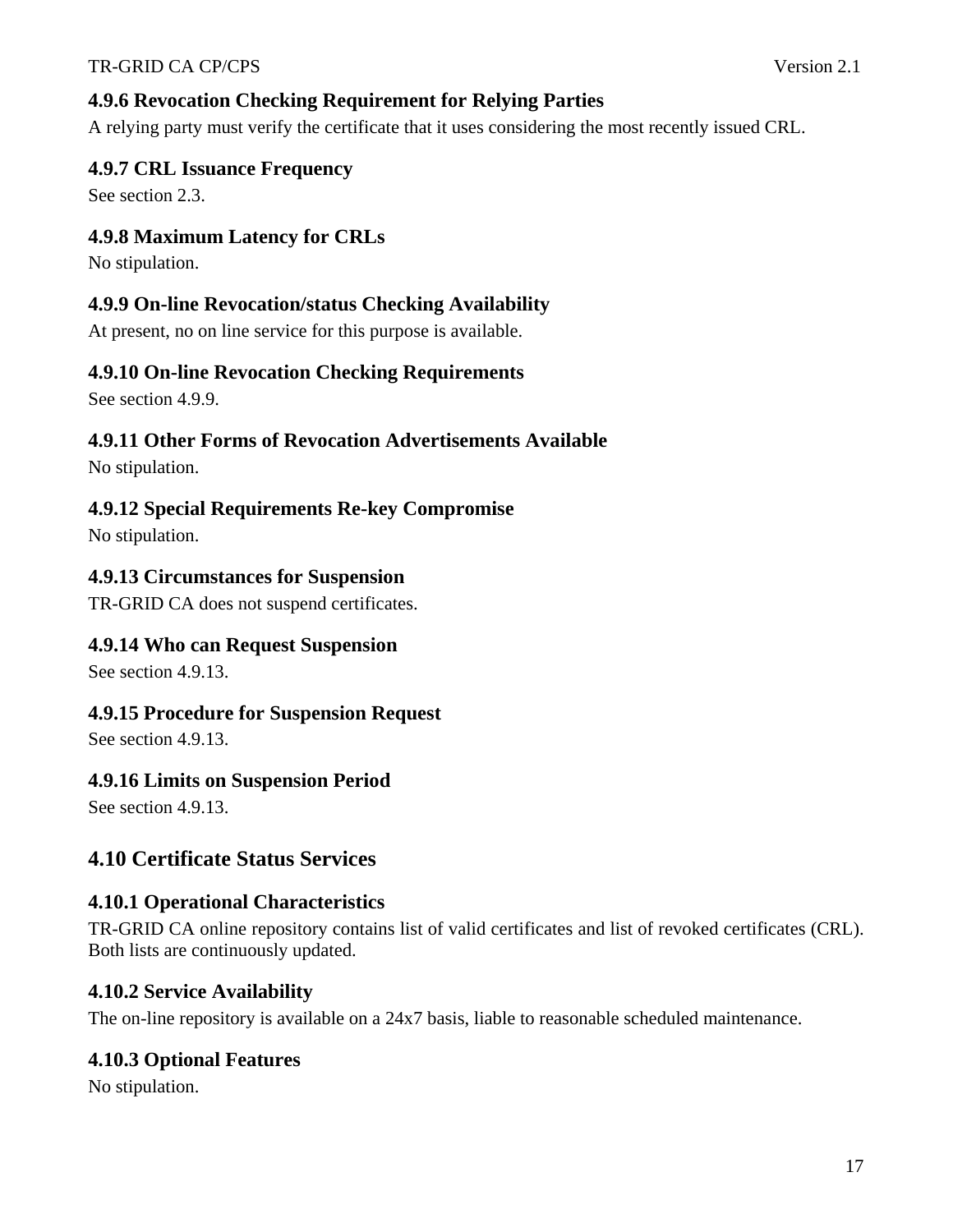#### <span id="page-17-0"></span>**4.11 End of Subscription**

No stipulation.

## **4.12 Key Escrow and Recovery**

#### **4.12.1 Key Escrow and Recovery Policy and Practices**

No stipulation.

# **4.12.2 Session Key Encapsulation and Recovery Policy and Practices**

No stipulation.

# **5 FACILITY, MANAGEMENT, AND OPERATIONAL CONTROLS**

## **5.1 Physical Controls**

#### **5.1.1 Site Location and Construction**

The TR-GRID CA operates in a controlled and protected room in TUBITAK ULAKBIM building.

#### **5.1.2 Physical Access**

Physical access to the hardware (entering the computer room) is restricted to the authorized personnel.

#### **5.1.3 Power and Air Conditioning**

No stipulation.

#### **5.1.4 Water Exposures**

No stipulation.

#### **5.1.5 Fire Prevention and Protection**

TUBITAK ULAKBIM building has a fire alarm system.

#### **5.1.6 Media Storage**

Backups are to be stored in removable storage media.

#### **5.1.7 Waste Disposal**

No stipulation.

#### **5.1.8 Off-site Backup**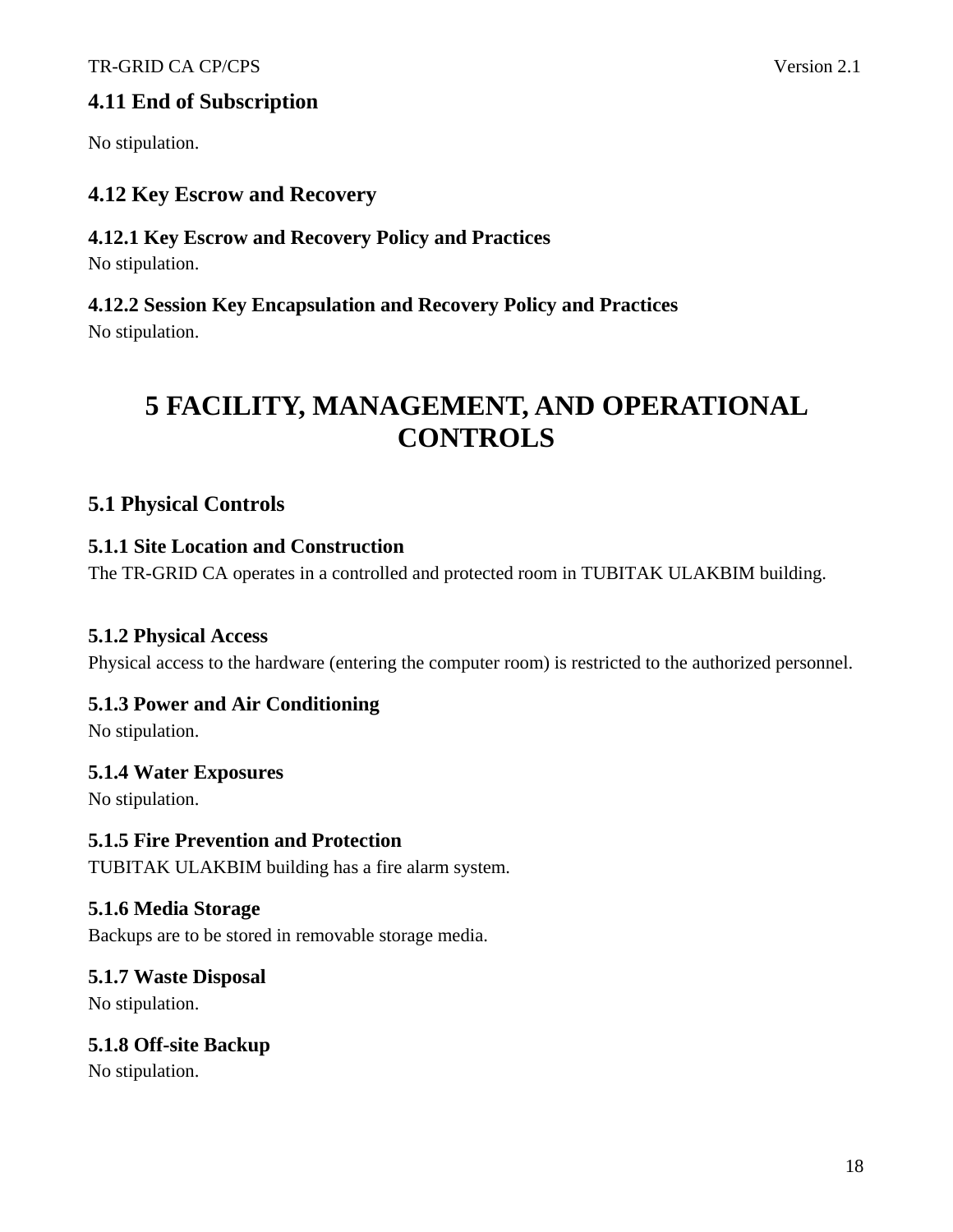## <span id="page-18-0"></span>**5.2 Procedural Controls**

#### **5.2.1 Trusted Roles**

No stipulation.

#### **5.2.2 Number of Persons Required per Task**

No stipulation.

#### **5.2.3 Identification and Authentication for Each Role**

No stipulation.

#### **5.2.4 Roles Requiring Separation of Duties**

No stipulation.

## **5.3 Personnel Controls**

#### **5.3.1 Qualifications, Experience and Clearance Requirements**

Access to servers and applications is limited to the TR-GRID CA Security Personnel who are staff in TUBITAK ULAKBIM.

#### **5.3.2 Background Check Procedures**

No stipulation.

#### **5.3.3 Training Requirements**

Internal training is available and applied to the TR-GRID CA and RA operators.

#### **5.3.4 Retraining Frequency and Requirements**

TR-GRID CA will perform operational audit of the CA and RA operators once a year. Retraining is applied if the audit results are not satisfactory.

#### **5.3.5 Job Rotation Frequency and Sequence**

No stipulation.

#### **5.3.6 Sanctions for Unauthorized Actions**

No stipulation.

#### **5.3.7 Independent Contractor Requirements**

No stipulation.

#### **5.3.8 Documentation Supplied to Personnel**

Operational manual for CA and RA operators is supplied to the new TR-GRID CA personnel.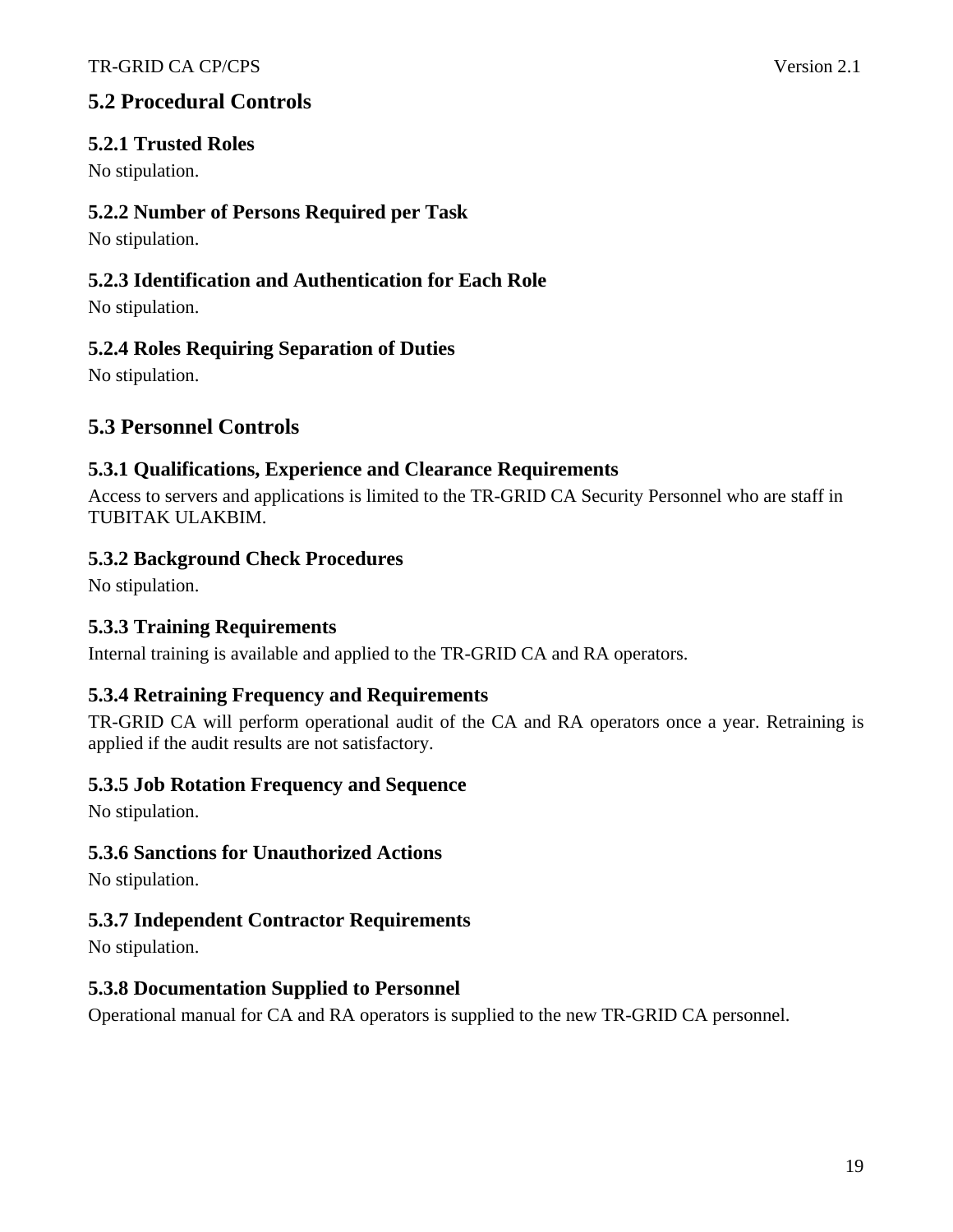## <span id="page-19-0"></span>**5.4 Audit logging procedures**

## **5.4.1 Types of Events Recorded**

The login/logout/reboot information of the issuing machine is archived. In addition, annual operational audits of CA/RA staff must be performed.

## **5.4.2 Frequency of Processing Log**

No stipulation.

## **5.4.3 Retention Period for Audit Log**

Minimum retention period is three years.

## **5.4.4 Protection of Audit Log**

Archives are kept in a separate room with limited access.

#### **5.4.5 Audit Log Backup Procedures**

Audit logs are kept in removable storage media in a safe room with restricted access.

#### **5.4.6 Audit Collection System (Internal vs. External)**

Audit log collection system is internal to TR-GRID CA.

#### **5.4.7 Notification to Event-causing Subject**

No stipulation.

#### **5.4.7 Notification to Event-causing Subject**

No stipulation.

#### **5.4.8 Vulnerability Assessments**

No stipulation.

## **5.5 Records Archival**

#### **5.5.1 Types of Records Archived**

The TR-GRID RA will archive the following items:

- Application data (certificate and revocation requests)
- Issued certificates and CRLs
- All e-mail messages correspondence with TR-GRID CA and RA
- The login/logout/reboot information of the issuing machine

#### **5.5.2 Retention Period for Archive**

Minimum retention period is three years.

#### **5.5.3 Protection of Archive**

Archives are kept in an auditable form with limited access.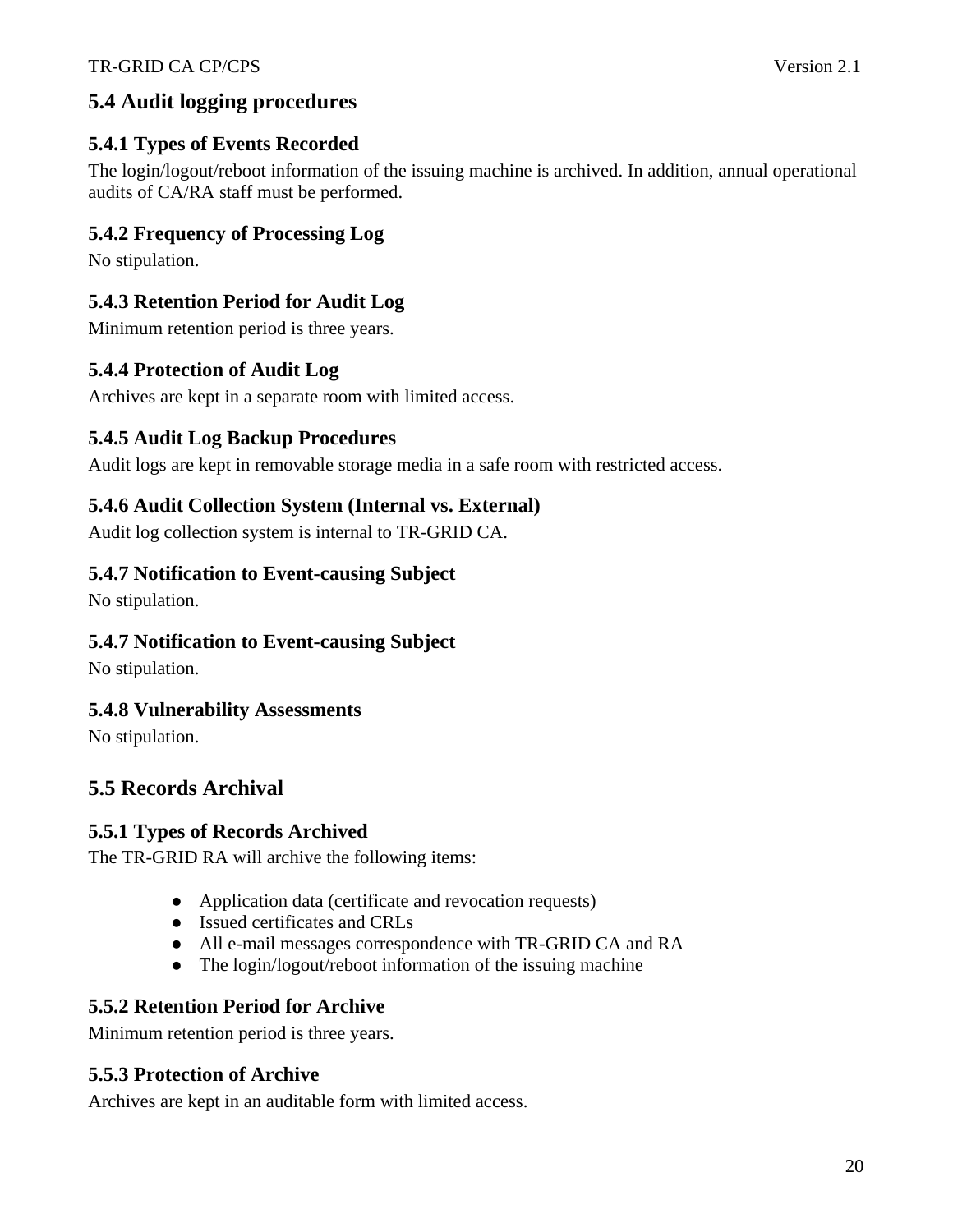<span id="page-20-0"></span>All archive data are copied to removable storage media.

## **5.5.5 Requirements for Time-stamping of Records**

No stipulation.

## **5.5.6 Archive Collection System (Internal or External)**

The archive collection system is internal to the TR-GRID CA.

## **5.5.7 Procedures to Obtain and Verify Archive Information**

No stipulation

## **5.6 Key Changeover**

Lifetime of TR-GRID CA is 5 years and lifetime of end entity certificates is 1 year. The CA's private key is changed periodically; from that time on, the new key will be valid in order to sign new certificates or CRL lists of new certificates. The overlap of the old and new key must be at least one year. The older but still valid certificate must be available to verify old signatures and its private key must be used to sign CRLs until all the certificates signed using the associated key have expired or been revoked.

## **5.7 Compromise and Disaster Recovery**

If the CA private key is compromised or destroyed in some way, the CA will perform the following tasks:

- $\bullet$  Inform the EuGridPMA
- $\bullet$  Inform all the nodes, RAs and other relying parties
- Conclude the issuance and distribution of certificates and CRLs
- Generate a new CA certificate with a new key pair that will be soon available on the website.

## **5.7.2 Computing Resources, Software, and/or Data are Corrupted**

No stipulation.

## **5.7.3 Entity Private Key Compromise Procedures**

No stipulation.

## **5.7.4 Business Continuity Capabilities after a Disaster**

No stipulation.

## **5.8 CA or RA Termination**

TR-GRID CA will do the following tasks before it terminates its Grid-related services:

• Inform the subscribed users and  $RAs$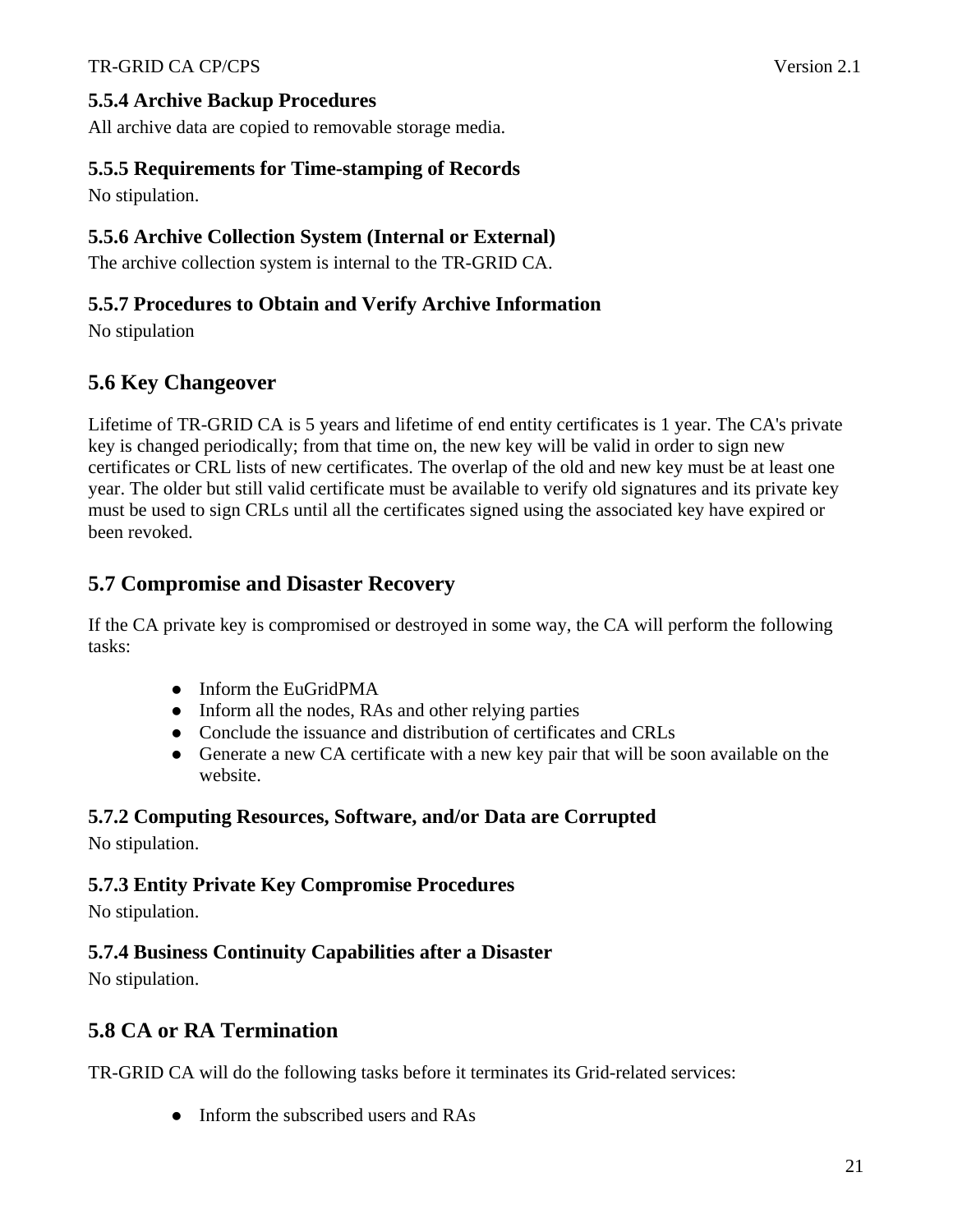- <span id="page-21-0"></span>• Stop to issue certificates and CRLs
- Notify the relevant security contacts
- Declare its termination on the website
- Annihilate all copies of private keys

# **6. TECHNICAL SECURITY CONTROLS**

## **6.1 Key Pair Generation and Installation**

#### **6.1.1 Key Pair Generation**

Keys for the TR-GRID CA root certificate are generated on a dedicated machine, not connected to any type of network. The software used for key generation is OpenSSL. Each subscriber must generate his/her own key pair.

#### **6.1.2 Private Key Delivery to Subscriber**

As each applicant generates his/her own key pair, CA has no access to subscribers' private keys.

#### **6.1.3 Public Key Delivery to Certificate Issuer**

Applicants can make host/service certificate requests to the RA via e-mail signed by a valid TR-GRID CA certificate. Applicant's public keys are delivered to the RA in an email containing the certificate request. The public key arrives at the TR-GRID CA in an email signed by the RA.

Applicants can make user/host/service certificate requests via SSL protected HTTP certification request service provided by the RA.

#### **6.1.4 CA Public Key Delivery to Relying Parties**

The TR-GRID CA root certificate is available on the website:<http://www.grid.org.tr/ca>

#### **6.1.5 Key Sizes**

For a user or host certificate the key size is 1024 or 2048 bits. The TR-GRID CA key size is 2048 bits.

#### **6.1.6 Public Key Parameters Generation**

No stipulation.

#### **6.1.7 Key Usage Purposes (as per X.509 v3 Key Usage Field)**

TR-GRID certificates may be used only for authentication and signing proxy certificates, e-mail signing and encryption.

TR-GRID CA private key will only be used to issue CRLs and new certificates and to revoke certificates.

## **6.2 Private Key Protection and Cryptographic Module Engineering Controls**

#### **6.2.1 Cryptographic Module Standards and Controls**

The TR-GRID CA uses sha1 with RSA encryption as a signature algorithm.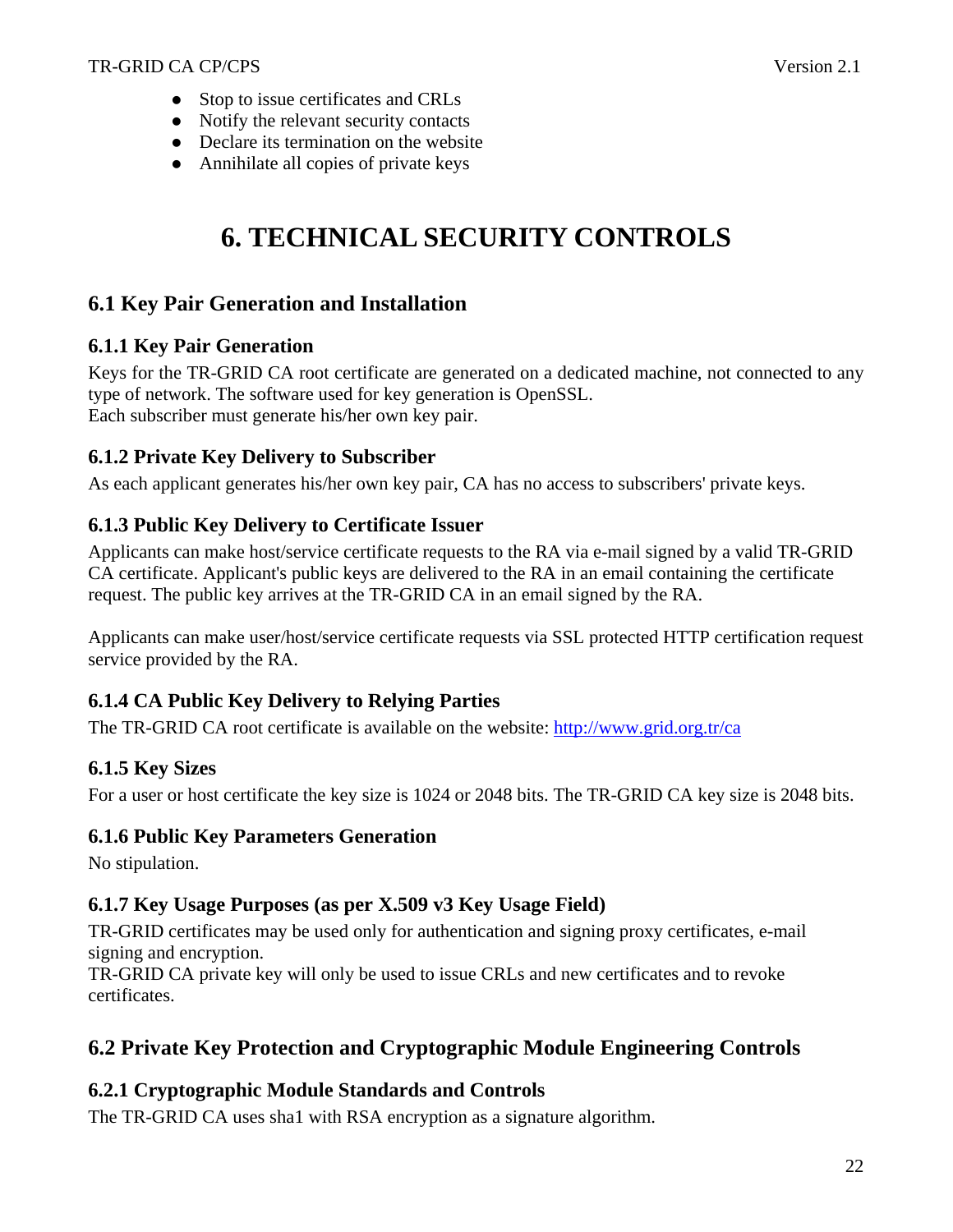<span id="page-22-0"></span>No stipulation.

## **6.2.3 Private Key Escrow**

No stipulation.

## **6.2.4 Private Key Backup**

A backup of the TR-GRID CA private key is kept encrypted in multiple copies in USB flash drive and CD-ROM in a safe location. The password for the private key is kept separately in paper form with an access control. Only authorized CA personnel have access to the backups.

## **6.2.5 Private Key Archival**

TR-GRID CA does not archive private keys apart from the private key corresponding to the root certificate of TR-GRID CA.

#### **6.2.6 Private Key Transfer into or from a Cryptographic Module**

TR-GRID CA does not use cryptographic module.

## **6.2.7 Private Key Storage on Cryptographic Module**

See section 6.2.6.

## **6.2.8 Method of Activating Private Key**

TR-GRID CA private key is protected by a passphrase of at least 15 characters and only known by authorized CA personnel.

The subscriber is required to generate a secure pass phrase, at least 12 characters long for the private key. Private key cannot be shared and it is subscriber's responsibility to protect the private key properly.

#### **6.2.9 Method of Deactivating Private Key**

No stipulation.

#### **6.2.10 Method of Destroying Private Key**

No stipulation.

#### **6.2.11 Cryptographic Module Rating**

No stipulation.

## **6.3 Other Aspects of Key Pair Management**

No stipulation.

#### **6.3.1 Public Key Archival**

As a part of the certificate archival, the public key is archived.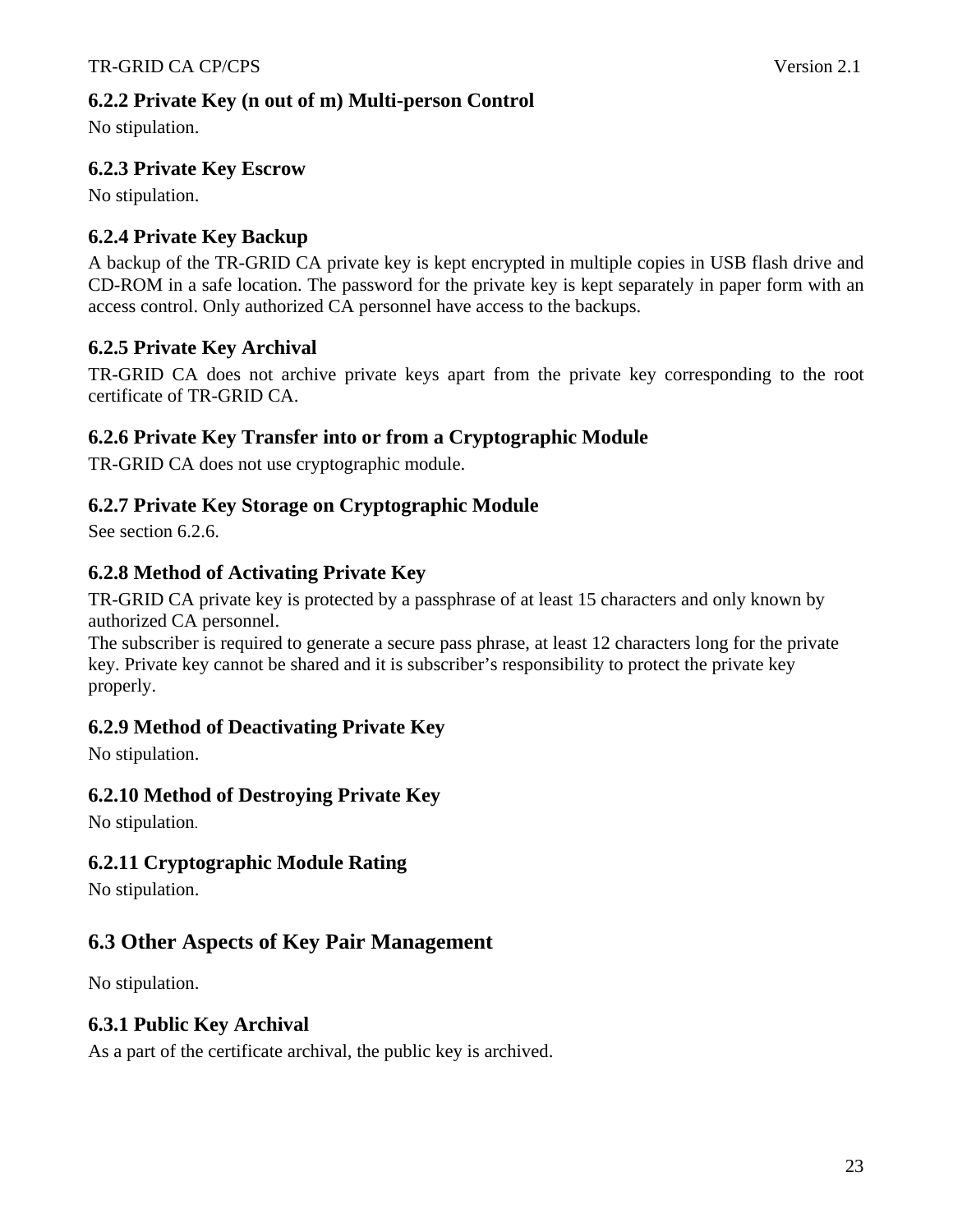#### <span id="page-23-0"></span>**6.3.2 Certificate Operational Periods and Key Pair Usage Periods**

TR-GRID CA root certificate has a validity of five years. For subscribers, the maximum validity period for a certificate is one year.

## **6.4 Activation Data**

#### **6.4.1 Activation Data Generation and Installation**

TR-GRID CA does not generate activation data for subscribers. The subscriber is required to generate a secure pass phrase, at least 12 characters long as activation data for the private key. TR-GRID CA private key is protected by a passphrase of at least 15 characters.

#### **6.4.2 Activation Data Protection**

The TR-GRID CA does not have access to or generate the private keys of a subscriber. The key pair is generated and managed by the client and it is subscriber's responsibility to keep the private key secure. The passphrase for the private key of CA root certificate is kept separately in paper form with an access limited to CA personnel.

#### **6.4.3 Other Aspects of Activation Data**

No stipulation.

## **6.5 Computer Security Controls**

#### **6.5.1 Specific Computer Security Technical Requirements**

- The operating systems of CA/RA servers are protected at a high degree of security by applying all the relevant patches.
- To discover invalid software applications, monitoring is used.
- System configuration is reduced to minimum.

#### **6.5.2 Computer Security Rating**

No stipulation.

#### **6.6 Life Cycle Technical Controls**

#### **6.6.1 System Development Controls**

No stipulation.

#### **6.6.2 Security Management Controls**

No stipulation.

#### **6.6.3 Life Cycle Security Controls**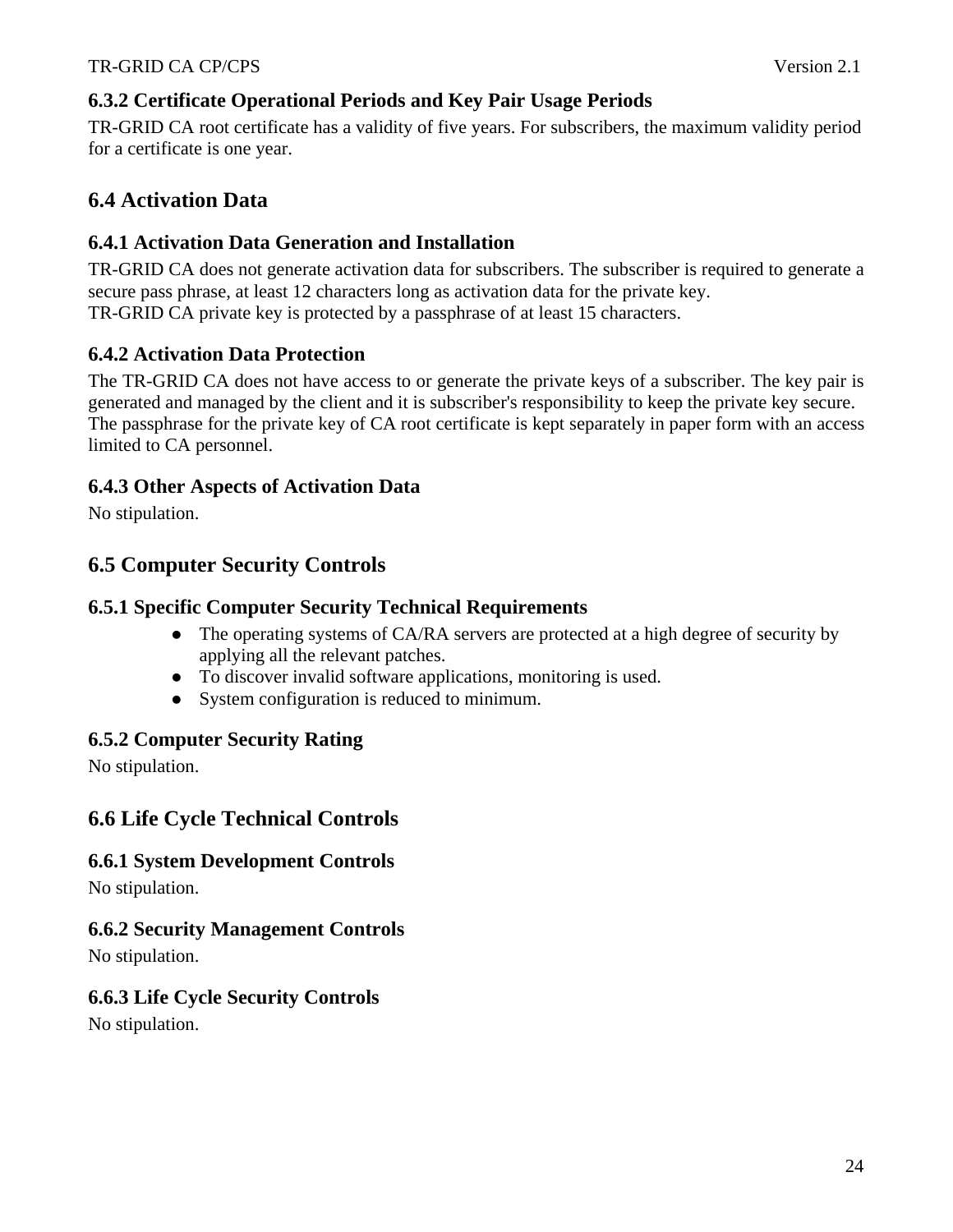## <span id="page-24-0"></span>**6.7 Network Security Controls**

Certificates are issued on a machine, not connected to any kind of network. Protection of other machines is provided by firewalls.

## **6.8 Time Stamping**

No stipulation.

# **7. CERTIFICATE, CRL AND OCSP PROFILES**

## **7.1 Certificate Profile**

#### **7.1.1 Version Number**

X.509 v3

#### **7.1.2 Certificate Extensions**

TR-GRID CA supports and uses the following X.509 v3 Certificate extensions:

- CA root certificate extensions:
	- Basic Constraints: critical, CA:TRUE
	- Key Usage: critical, CRL Sign, Key Cert Sign
	- Subject Key Identifier
	- Authority Key Identifier
	- Netscape Cert Type
	- Netscape Comment
	- Netscape CA Revocation Url
	- Netscape CA Policy Url
- End entity certificate extensions:
	- Basic Constraints: critical, CA:FALSE
	- Key Usage: critical, Digital Signature, Key Encipherment, Data Encipherment
	- Extended Key Usage: Client Authentication for users, Client Authentication and Web Authentication for hosts
	- $\bullet$  Subject Key Identifier
	- Authority Key Identifier
	- Subject Alternative Name: DNS Name=FQDN for hosts
	- CRL Distribution Points
	- Certificate Policies

#### **7.1.3 Algorithm Object Identifiers**

The following hash/digest algorithm is used:

• Secure Hash Algorithm-1  $(x500 \text{ oid}: 1.3.14.3.2.26)$ 

The following signature algorithm is used:

• RSA (x500 oid: 1.2.840.113549.1.1.1)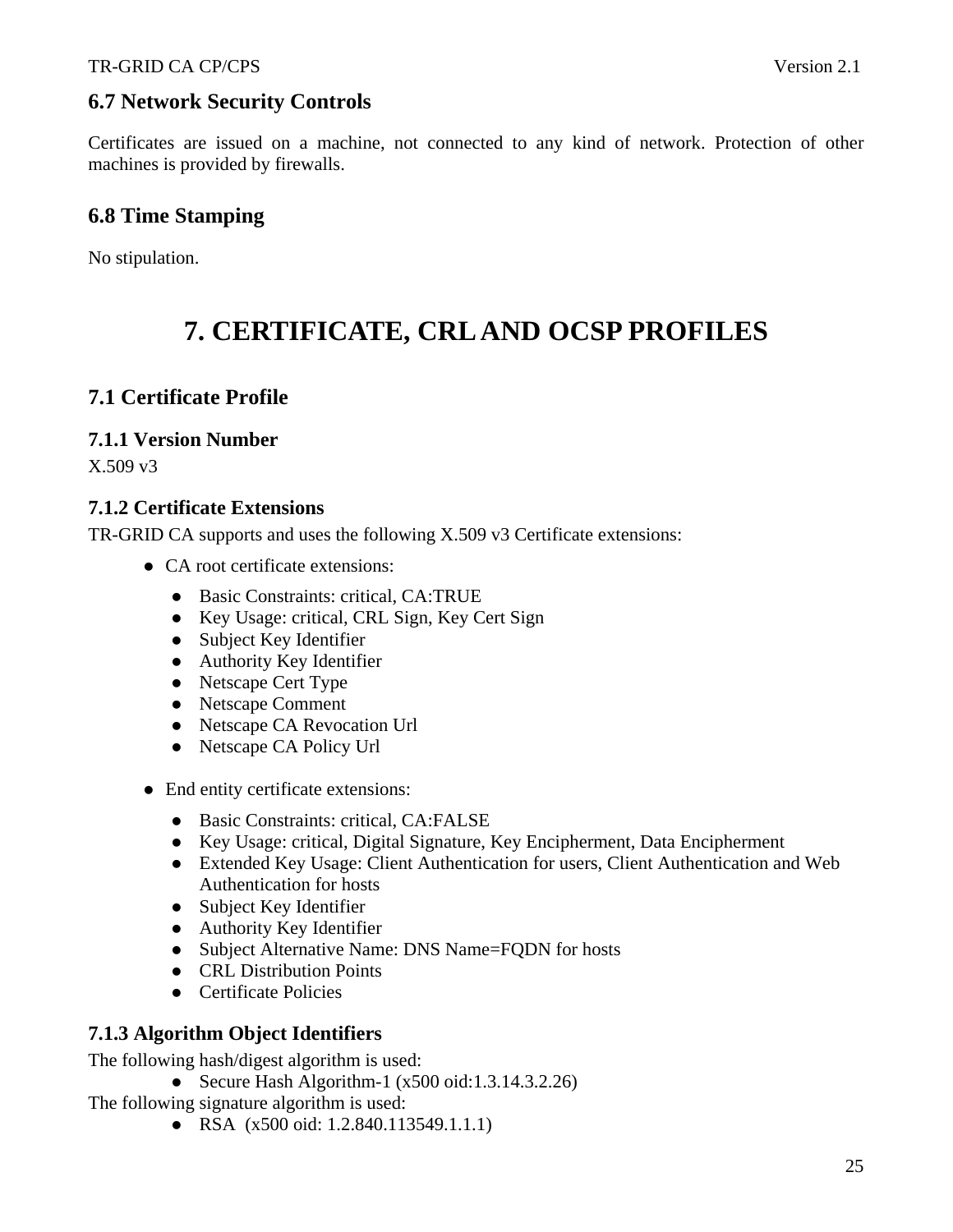#### <span id="page-25-0"></span>**7.1.4 Name Forms**

See section 3.1.1.

#### **7.1.5 Name Constraints**

See section 3.1.2.

#### **7.1.6 Certificate Policy Object Identifier**

See section 1.2.

#### **7.1.7 Usage of Policy Constraints Extension**

No stipulation.

## **7.1.8 Policy Qualifiers Syntax and Semantics**

No stipulation.

## **7.1.9 Processing Semantics for the Critical Certificate Policies Extension**

No stipulation.

## **7.2 CRL Profile**

#### **7.2.1 Version Number(s)**

CRLs are in X.509 v2 format, compliant with RFC 3280. SHA1 algorithm is used to generate CRLs.

#### **7.2.2 CRL and CRL Entry Extensions**

The CRL extension Authority Key Identifier will be used in CRLs.

## **7.3 OCSP Profile**

No stipulation.

#### **7.3.1 Version Number(s)**

No stipulation.

## **7.3.2 OCSP Extensions**

No stipulation.

# **8 COMPLIANCE AUDIT AND OTHER ASSESSMENTS**

## **8.1 Frequency or Circumstances of Assessment**

TR-GRID CA accepts being audited by other accredited CAs to verify its adherence to the rules and procedures specified in its CP/CPS document.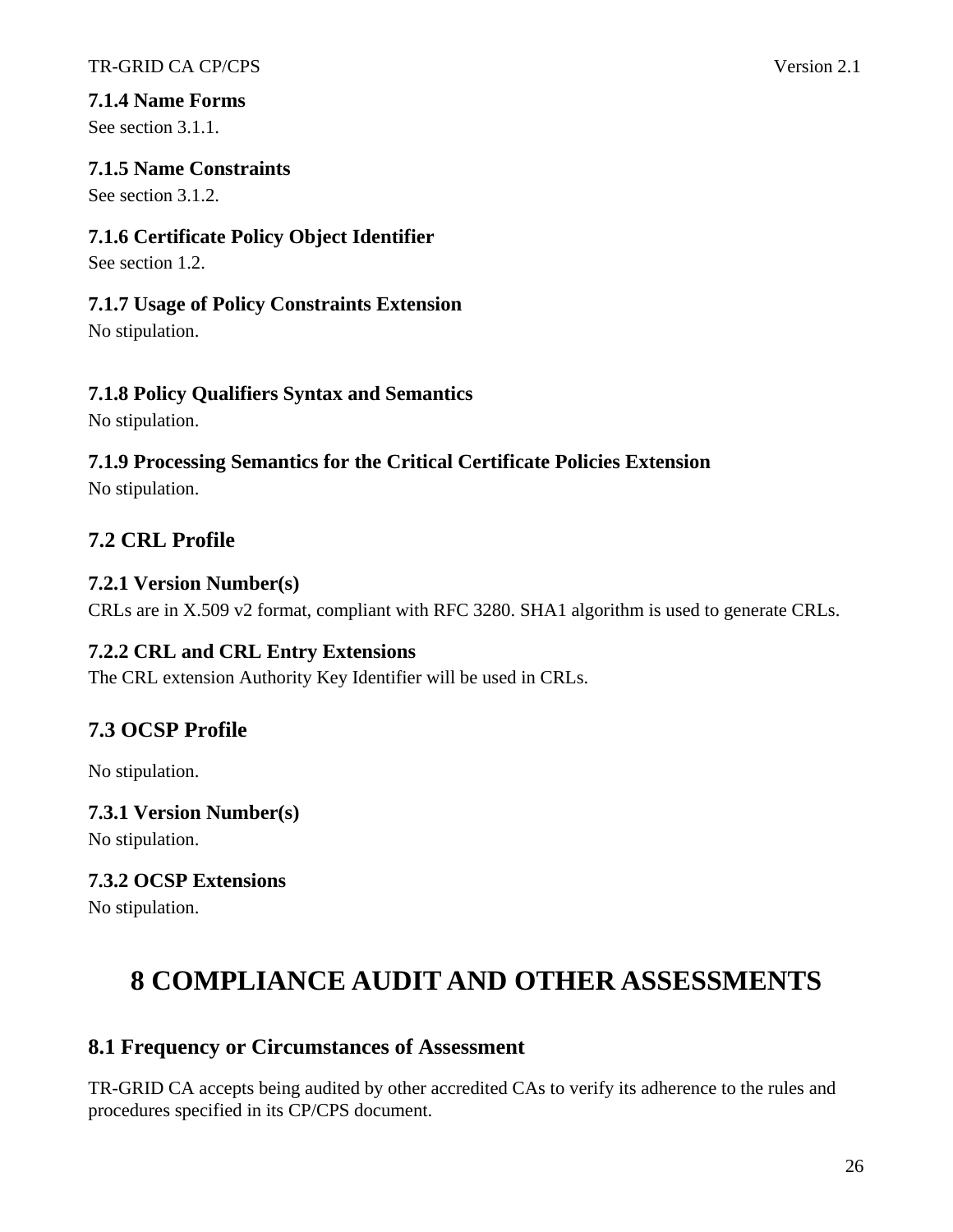#### <span id="page-26-0"></span>TR-GRID CA CP/CPS Version 2.1

#### **8.2 Identity/qualifications of Assessor**

No stipulation.

#### **8.3 Assessor's Relationship to Assessed Entity**

No stipulation.

#### **8.4 Topics Covered by Assessment**

No stipulation.

#### **8.5 Actions Taken as a Result of Deficiency**

No stipulation.

#### **8.6 Communication of Results**

No stipulation.

# **9 OTHER BUSINESS AND LEGAL MATTERS**

#### **9.1 Fees**

#### **9.1.1 Certificate Issuance or Renewal Fees**

For any service supplied, TR-GRID CA charges no fee.

#### **9.1.2 Certificate Access Fees**

See section 9.1.1.

#### **9.1.3 Revocation or Status Information Access Fees**

See section 9.1.1.

**9.1.4 Fees for Other Services** 

See section 9.1.1.

#### **9.1.5 Refund Policy**

See section 9.1.1.

#### **9.2 Financial Responsibility**

TR-GRID CA rejects any financial or any other sort of responsibility for damages arising from its operations.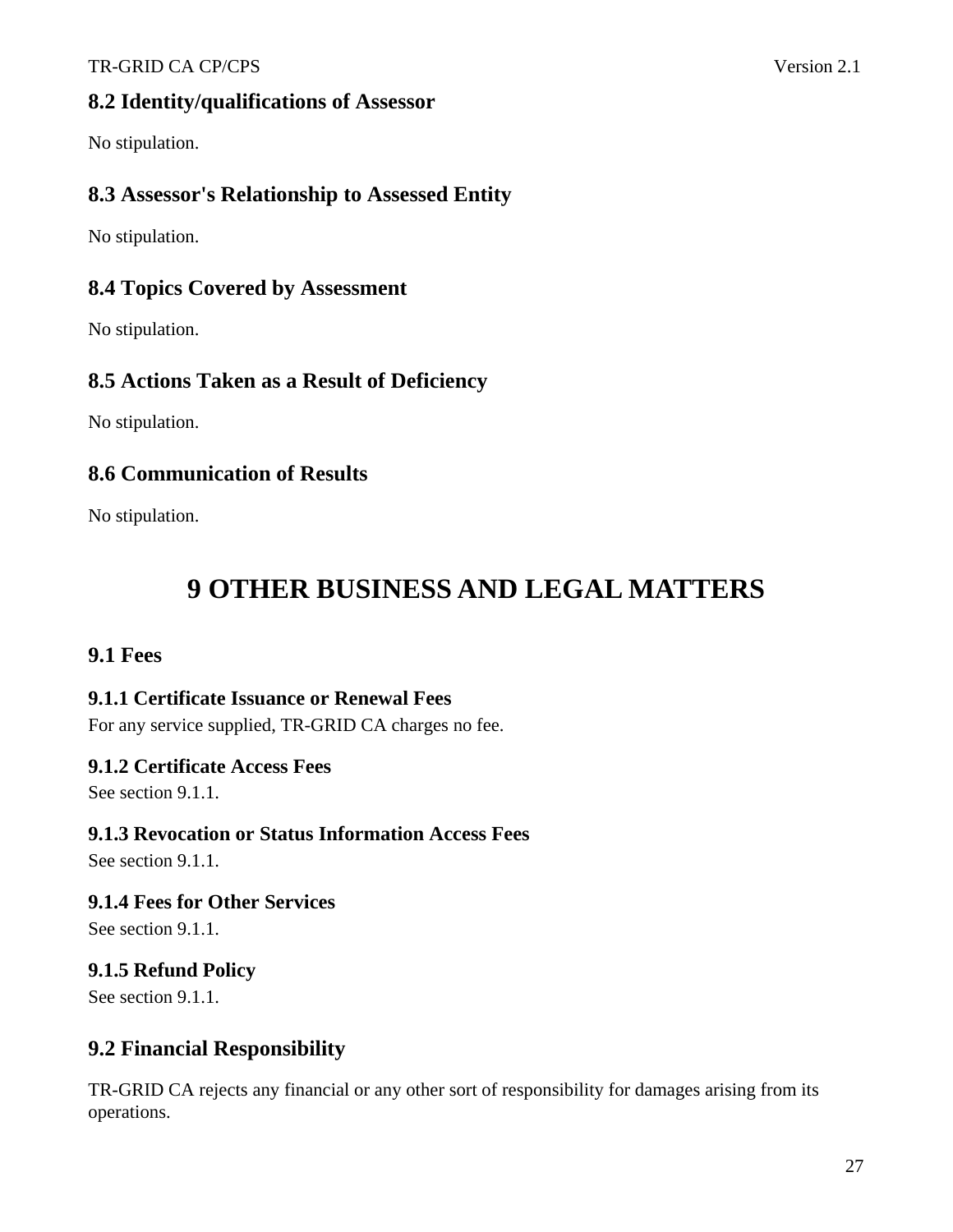<span id="page-27-0"></span>Not applicable.

#### **9.2.2 Other Assets**

Not applicable.

## **9.2.3 Insurance or Warranty Coverage for End-entities**

Not applicable.

#### **9.3 Confidentiality of Business Information**

No stipulation.

## **9.3.1 Scope of Confidential Information**

Not applicable.

## **9.3.2 Information not within the Scope of Confidential Information**

Not applicable.

## **9.3.3 Responsibility to Protect Confidential Information**

Not applicable.

## **9.4 Privacy of Personal Information**

TR-GRID CA does not collect any confidential or private information except for the case when CA or RA archives copies of ID documents for identity validation of a user certificate request. TR-GRID CA guarantees that this personal information will not be used for any other purposes.

## **9.4.1 Privacy Plan**

See section 9.4.

## **9.4.2 Information Treated as Private**

See section 9.4.

#### **9.4.3 Information not Deemed Private**

Information stated in issued certificates and CRLs is not considered to be confidential. TR-GRID CA collects the following information, which is not deemed as private, from the subscriber:

- Organizational e-mail address
- Name and surname
- Organization

## **9.4.4 Responsibility to Protect Private Information**

See section 9.4.

## **9.4.5 Notice and Consent to Use Private Information**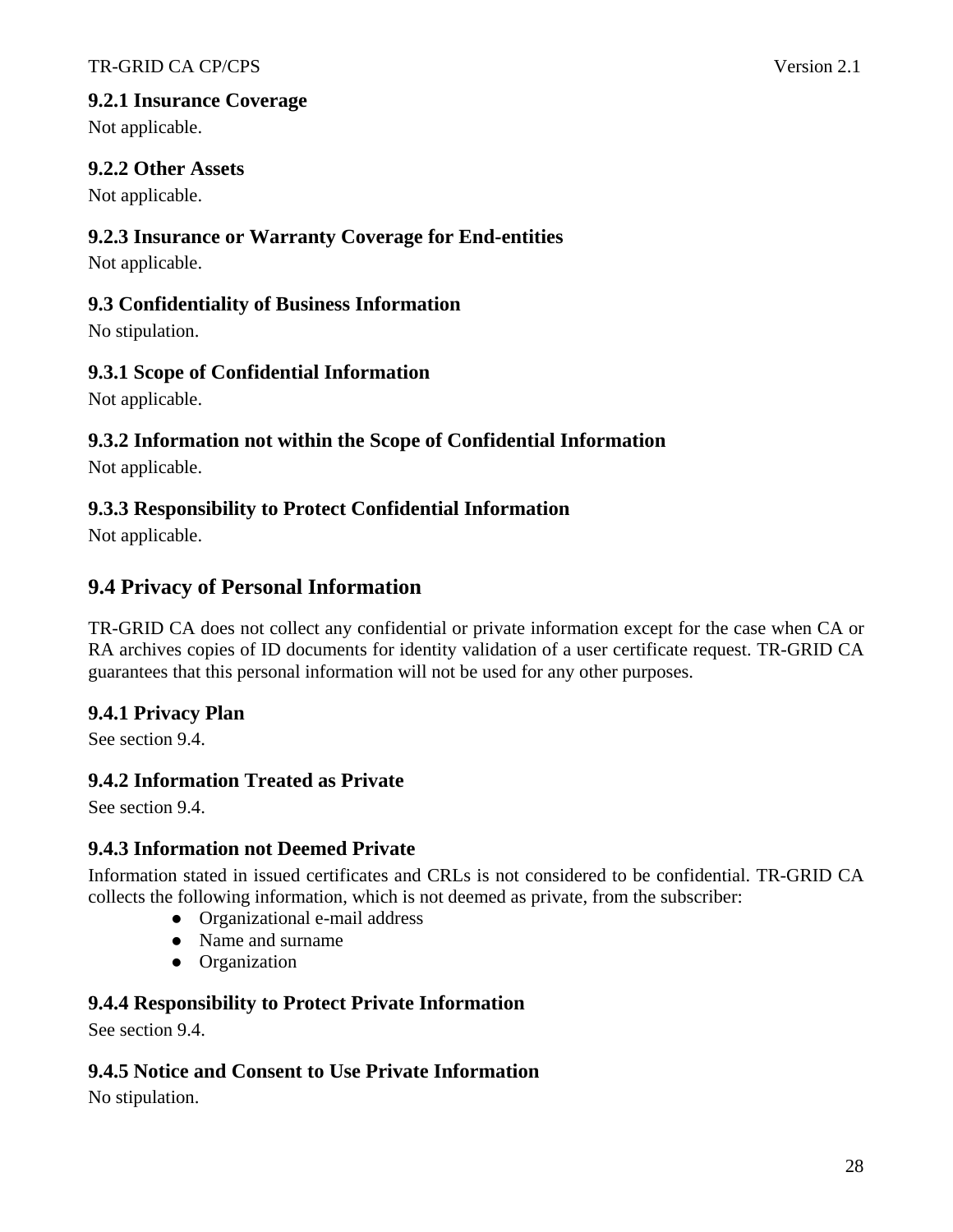#### <span id="page-28-0"></span>**9.4.6 Disclosure Pursuant to Judicial or Administrative Process**

No stipulation.

#### **9.4.7 Other Information Disclosure Circumstances**

No stipulation.

## **9.5 Intellectual Property Rights**

Parts of this document are inspired by:

- $\bullet$  RFC 2527
- $\bullet$  RFC 3647
- Cern CA Policy
- Grid Canada CP/CPS
- HellasGrid CA CP/CPS

#### **9.6 Representations and Warranties**

**9.6.1 CA Representations and Warranties** 

No stipulation.

#### **9.6.2 RA Representations and Warranties**

No stipulation.

#### **9.6.3 Subscriber Representations and Warranties**

No stipulation.

#### **9.6.4 Relying Party Representations and Warranties**

No stipulation.

#### **9.6.5 Representations and Warranties of Other Participants**

No stipulation.

#### **9.7 Disclaimers of Warranties**

No stipulation.

## **9.8 Limitations of Liability**

Based on this document, TR-GRID CA accepts neither explicit nor implicit liability for its actions.

TR-GRID CA does not guarantee the security or appropriateness of a service that is identified by a TR-GRID certificate. The certification service is run with an optimum level of security and it tries to supply the best-effort conditions. It assures its procedures described in this document, but it will take no responsibility for the improper use of the issued certificates.

TR-GRID CA rejects any financial or any other sort of responsibility for damages arising from its operations.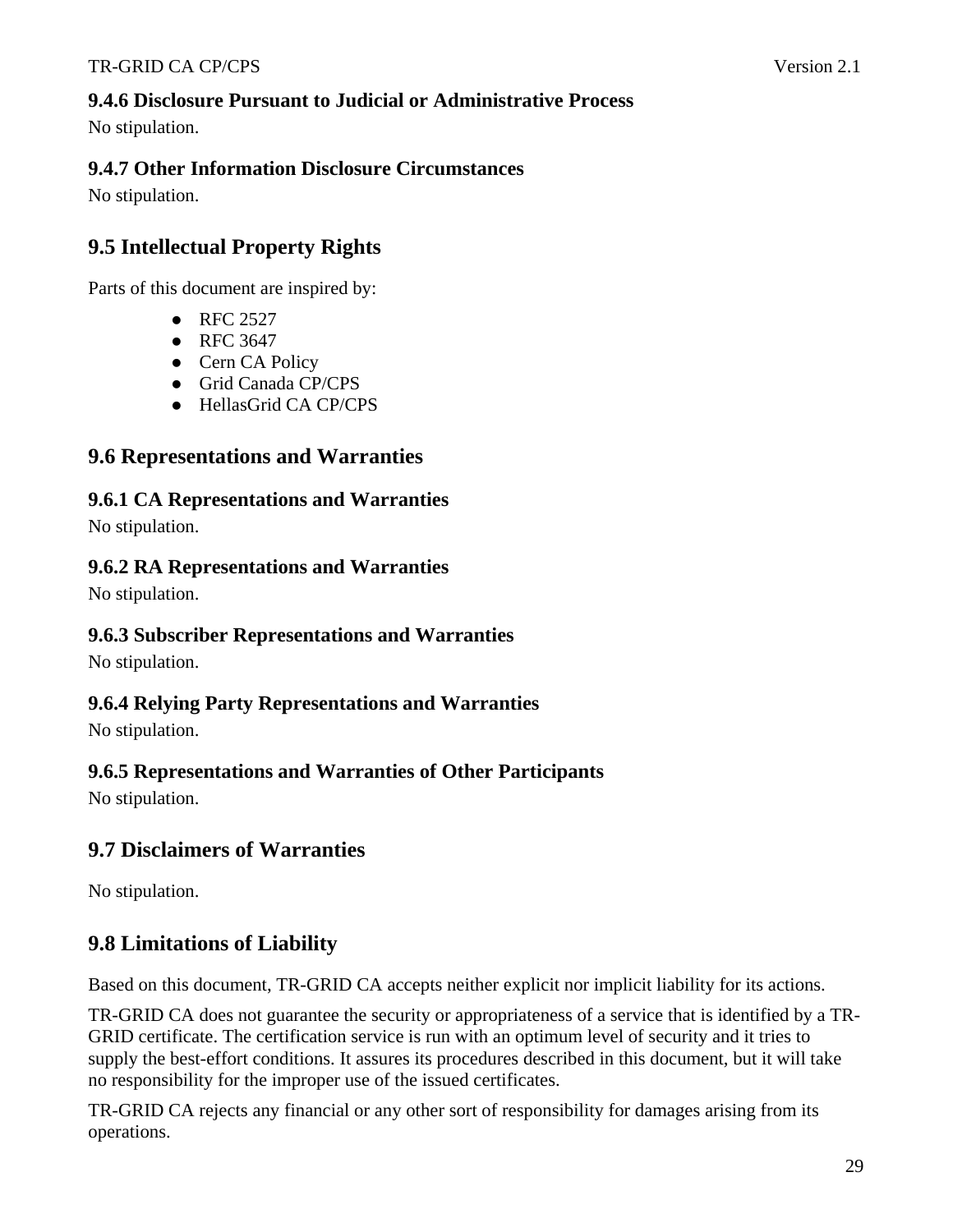#### <span id="page-29-0"></span>**9.9 Indemnities**

No stipulation.

## **9.10 Term and Termination**

#### **9.10.1 Term**

No stipulation.

#### **9.10.2 Termination**

No stipulation.

#### **9.10.3 Effect of Termination and Survival**

No stipulation.

## **9.11 Individual Notices and Communications with Participants**

No stipulation.

## **9.12 Amendments**

#### **9.12.1 Procedure for Amendment**

Subscribers will not be informed in advance if the CP / CPS document is changed. Changes are announced to EUGridPMA and get approved before the new CP/CPS is declared on the website as defined in section 2.3. Changes are published on the website as well.

#### **9.12.2 Notification Mechanism and Period**

See section 9.12.1.

#### **9.12.3 Circumstances under which OID must be Changed**

OID must change whenever the CP/CPS document is updated.

#### **9.13 Dispute Resolution Provisions**

No stipulation.

## **9.14 Governing Law**

Applicability, interpretation, construction and validity of this document must be treated according to Turkish Republic laws.

## **9.15 Compliance with Applicable Law**